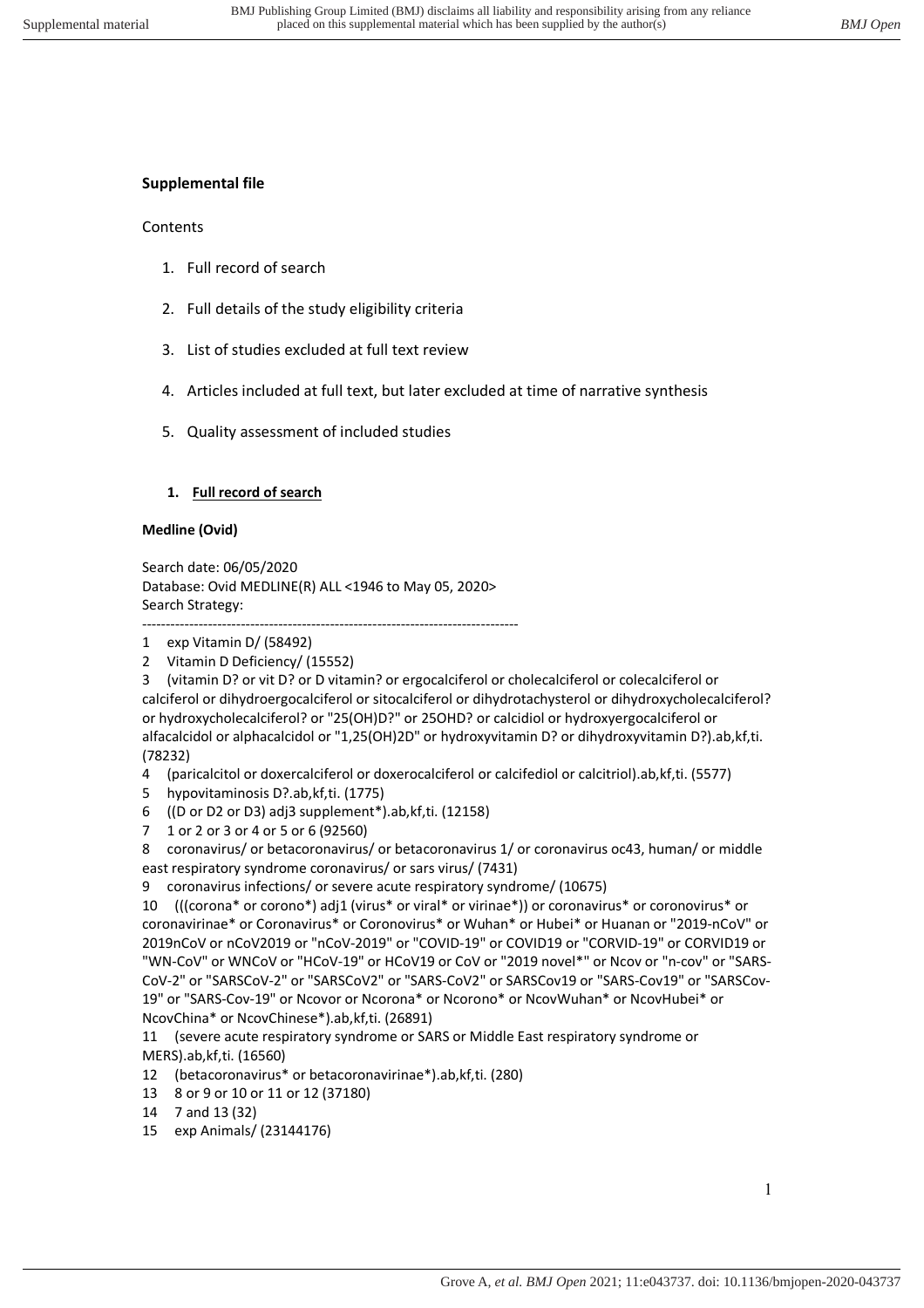- 16 exp Humans/ (18448248)
- 17 15 not 16 (4695928)
- 18 14 not 17 (30)
- 19 limit 18 to yr="2002 -Current" (30)

## **Update**

Search date: 10/6/2020 Actual databases searched: Ovid MEDLINE All <1946 to June 09, 2020> Search strategy: Re-ran search above plus…

- 20 limit 19 to ed=20200506-20200610 (8)
- 21 limit 19 to ep=20200506-20200610 (39)
- 22 limit 19 to dt=20200506-20200610 (43)
- 23 limit 19 to ez=20200506-20200610 (27)
- 24 20 or 21 or 22 or 23 (46)

# **Embase (Ovid)**

Search date: 06/05/2020 Database: Embase <1974 to 2020 May 05> Search Strategy:

-------------------------------------------------------------------------------- 1 exp vitamin D/ (139781)

2 vitamin D deficiency/ (29333)

3 (vitamin D? or vit D? or D vitamin? or ergocalciferol or cholecalciferol or colecalciferol or calciferol or dihydroergocalciferol or sitocalciferol or dihydrotachysterol or dihydroxycholecalciferol? or hydroxycholecalciferol? or "25(OH)D?" or 25OHD? or calcidiol or hydroxyergocalciferol or alfacalcidol or alphacalcidol or "1,25(OH)2D" or hydroxyvitamin D? or dihydroxyvitamin D?).ab,kw,ti. (112459)

- 4 (paricalcitol or doxercalciferol or doxerocalciferol or calcifediol or calcitriol).ab,kw,ti. (8478)
- 5 hypovitaminosis D?.ab,kw,ti. (3012)
- 6 ((D or D2 or D3) adj3 supplement\*).ab,kw,ti. (19177)
- 7 1 or 2 or 3 or 4 or 5 or 6 (163395)
- 8 betacoronavirus 1/ or betacoronavirus/ or human coronavirus oc43/ (696)
- 9 Middle East respiratory syndrome coronavirus/ (2028)
- 10 sars-related coronavirus/ or sars coronavirus/ (6354)
- 11 Coronavirinae/ (2231)

12 coronavirus infection/ or middle east respiratory syndrome/ or severe acute respiratory syndrome/ (11950)

13 (((corona\* or corono\*) adj1 (virus\* or viral\* or virinae\*)) or coronavirus\* or coronovirus\* or coronavirinae\* or Coronavirus\* or Coronovirus\* or Wuhan\* or Hubei\* or Huanan or "2019-nCoV" or 2019nCoV or nCoV2019 or "nCoV-2019" or "COVID-19" or COVID19 or "CORVID-19" or CORVID19 or "WN-CoV" or WNCoV or "HCoV-19" or HCoV19 or CoV or "2019 novel\*" or Ncov or "n-cov" or "SARS-CoV-2" or "SARSCoV-2" or "SARSCoV2" or "SARS-CoV2" or SARSCov19 or "SARS-Cov19" or "SARSCov-19" or "SARS-Cov-19" or Ncovor or Ncorona\* or Ncorono\* or NcovWuhan\* or NcovHubei\* or NcovChina\* or NcovChinese\*).ab,kw,ti. (27686)

14 (severe acute respiratory syndrome or SARS or Middle East respiratory syndrome or MERS).ab,kw,ti. (17146)

- 15 (betacoronavirus\* or betacoronavirinae\*).ab,kw,ti. (275)
- 16 8 or 9 or 10 or 11 or 12 or 13 or 14 or 15 (40716)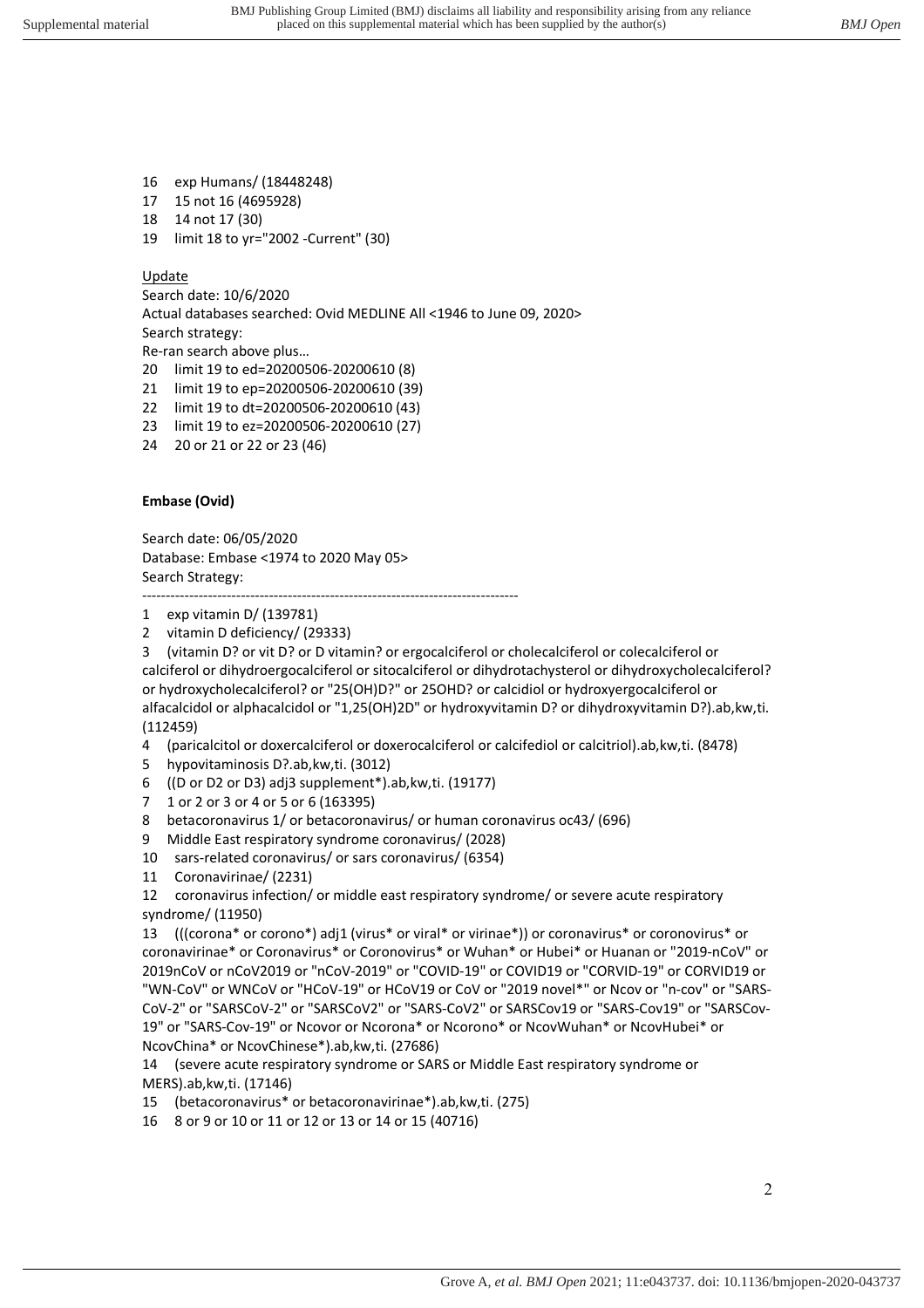- 17 7 and 16 (61)
- 18 exp animal/ (25459151)
- 19 exp human/ (20834835)
- 20 18 not 19 (4624316)
- 21 17 not 20 (58)
- 22 limit 21 to yr="2002 -Current" (58)

#### Update

Search date: 10/6/2020 Actual databases searched: Ovid Embase <1974 to 2020 June 09> Search strategy: Re-ran search above plus… 22 limit 21 to yr="2002 -Current" (123)

- 23 limit 22 to dd=20200506-20200610 (39)
- 24 limit 22 to em=202005-202006 (0)
- 25 limit 22 to dc=20200506-20200610 (62)
- 26 23 or 24 or 25 (62)

**MedrXiv** (searched via Medrxivr https://mcguinlu.shinyapps.io/medrxivr/)

Search date: 07/05/2020 Search Strategy:

Topic 1:

[Vv]itamin D [Vv]itamin D2 [Vv]itamin D3 calciferol 25OHD 25OHD3 [Hh]ypovitaminosis D

Topic 2:

**[Cc]oronavirus** [Cc]orona(\\s)([[:graph:]]+\\s){0,1}virus [Cc]oronavirinae [Cc]ovid COVID nCoV NCOV Ncov [Nn]-cov N-COV 2019ncov 2019-ncov ncov2019 ncov-2019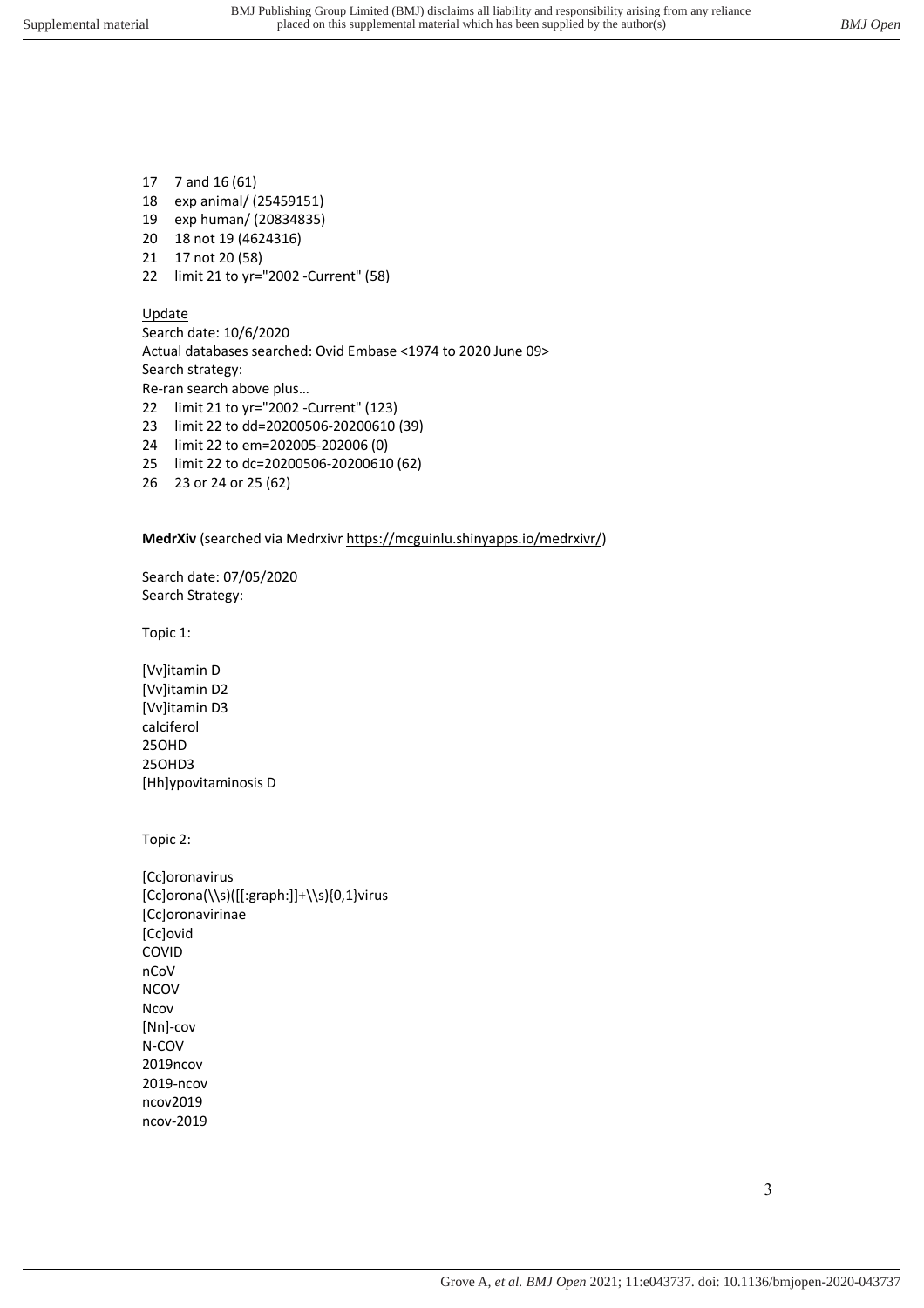SARS

[Ss]evere [Aa]cute [Rr]espiratory [Ss]yndrome [Mm]iddle [Ee]ast [Rr]espiratory [Ss]yndrome MERS

Earliest record date 20190101 Latest record date 20200507 Remove older versions of the same record

6 results

Update Search date: 10/6/2020 Re-ran search above changing record dates as follows: Earliest record date 20200507 Latest record date 20200610 Remove older versions of the same record

11 results

**BioRxiv** https://www.biorxiv.org/

Search date: 07/05/2020

65 Results for abstract or title "vitamin D" (match phrase words)

22 Results

for full text or abstract or title "ergocalciferol cholecalciferol colecalciferol" (match whole any)

41 Results for full text or abstract or title "25OHD 25OHD3" (match whole any)

Imported into EndNote and de-duplicated 92 results after deduplication

Searched in Endnote using the following search strategy: coronavirus or corona or covid or SARS or MERS or betacoronavirus or ncov *Any Field* 

5 results

Update Search date: 10/6/2020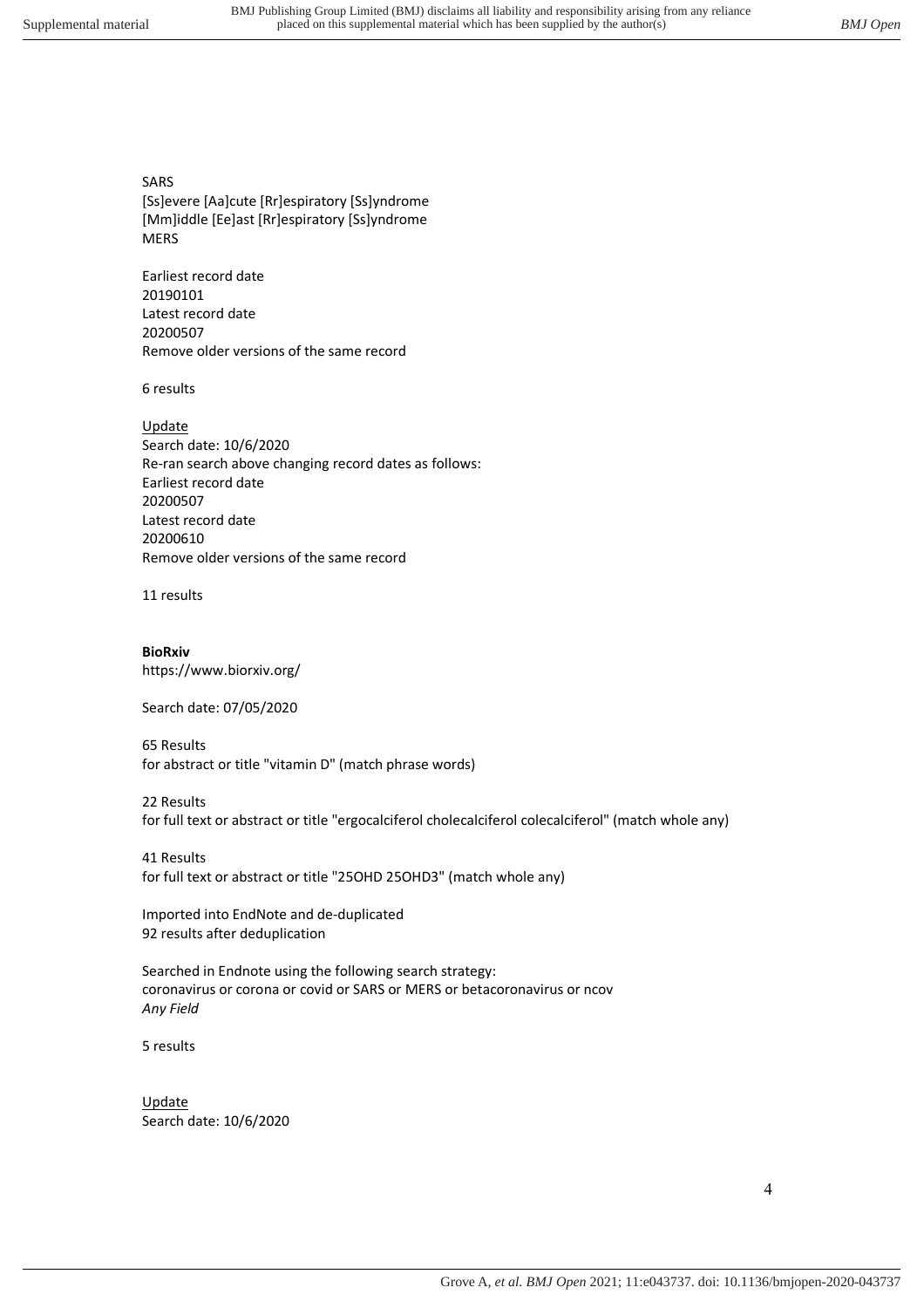#### 1 Results

for abstract or title "vitamin D" (match phrase words) and posted between "07 May, 2020 and 10 Jun, 2020" *– animal study (also in both results sets below) so not exported to EndNote*

#### 3 Results

for full text or abstract or title "ergocalciferol cholecalciferol colecalciferol" (match whole any) and posted between "07 May, 2020 and 10 Jun, 2020" - *2 animal studies and 1 on sertraline in TB*

#### 2 Results

for full text or abstract or title "25OHD 25OHD3" (match whole any) and posted between "07 May, 2020 and 10 Jun, 2020" *- 1 animal study, 1 non-clinical / non-coronavirus*

0 results relevant to coronaviruses

#### **Cochrane Library**

Search date: 08/05/2020

ID Search Hits

#1 MeSH descriptor: [Vitamin D] explode all trees 5224

#2 MeSH descriptor: [Vitamin D Deficiency] this term only 1226

#3 ((vitamin NEXT D?) or (vit NEXT D?) or (D NEXT vitamin?) or ergocalciferol or cholecalciferol or colecalciferol or calciferol or dihydroergocalciferol or sitocalciferol or dihydrotachysterol or dihydroxycholecalciferol? or hydroxycholecalciferol? or "25(OH)D" or "25(OH)D3" or 25OHD? or calcidiol or hydroxyergocalciferol or alfacalcidol or alphacalcidol or "1,25(OH)2D" or (hydroxyvitamin NEXT D?) or (dihydroxyvitamin NEXT D?)):ti,ab,kw 12959

- #4 (paricalcitol or doxercalciferol or doxerocalciferol or calcifediol or calcitriol):ti,ab,kw 2417
- #5 hypovitaminosis NEXT D? 303
- #6 ((D OR D2 OR D3) NEAR/3 supplement\*):ti,ab,kw 5633
- #7 #1 or #2 or #3 or #4 or #5 or #6 14461
- #8 MeSH descriptor: [Coronavirus] this term only 2
- #9 MeSH descriptor: [Betacoronavirus] this term only 2
- #10 MeSH descriptor: [Betacoronavirus 1] this term only 0
- #11 MeSH descriptor: [Coronavirus OC43, Human] this term only 0
- #12 MeSH descriptor: [Middle East Respiratory Syndrome Coronavirus] explode all trees 1
- #13 MeSH descriptor: [SARS Virus] this term only 9
- #14 MeSH descriptor: [Coronavirus Infections] this term only 137
- #15 MeSH descriptor: [Severe Acute Respiratory Syndrome] this term only 107

#16 (((corona\* or corono\*) near/1 (virus\* or viral\* or virinae\*)) or coronavirus\* or coronovirus\* or coronavirinae\* or Coronavirus\* or Coronovirus\* or Wuhan\* or Hubei\* or Huanan or "2019-nCoV" or 2019nCoV or nCoV2019 or "nCoV-2019" or "COVID-19" or COVID19 or "CORVID-19" or CORVID19 or "WN-CoV" or WNCoV or "HCoV-19" or HCoV19 or CoV or "2019 novel\*" or Ncov or "n-cov" or "SARS-CoV-2" or "SARSCoV-2" or "SARSCoV2" or "SARS-CoV2" or SARSCov19 or "SARS-Cov19" or "SARSCov-19" or "SARS-Cov-19" or Ncovor or Ncorona\* or Ncorono\* or NcovWuhan\* or NcovHubei\* or NcovChina\* or NcovChinese\*):ti,ab,kw 614

#17 ("severe acute respiratory syndrome" or SARS or "Middle East respiratory syndrome" or MERS):ti,ab,kw 350

#18 (betacoronavirus\* or betacoronavirinae\*):ti,ab,kw 4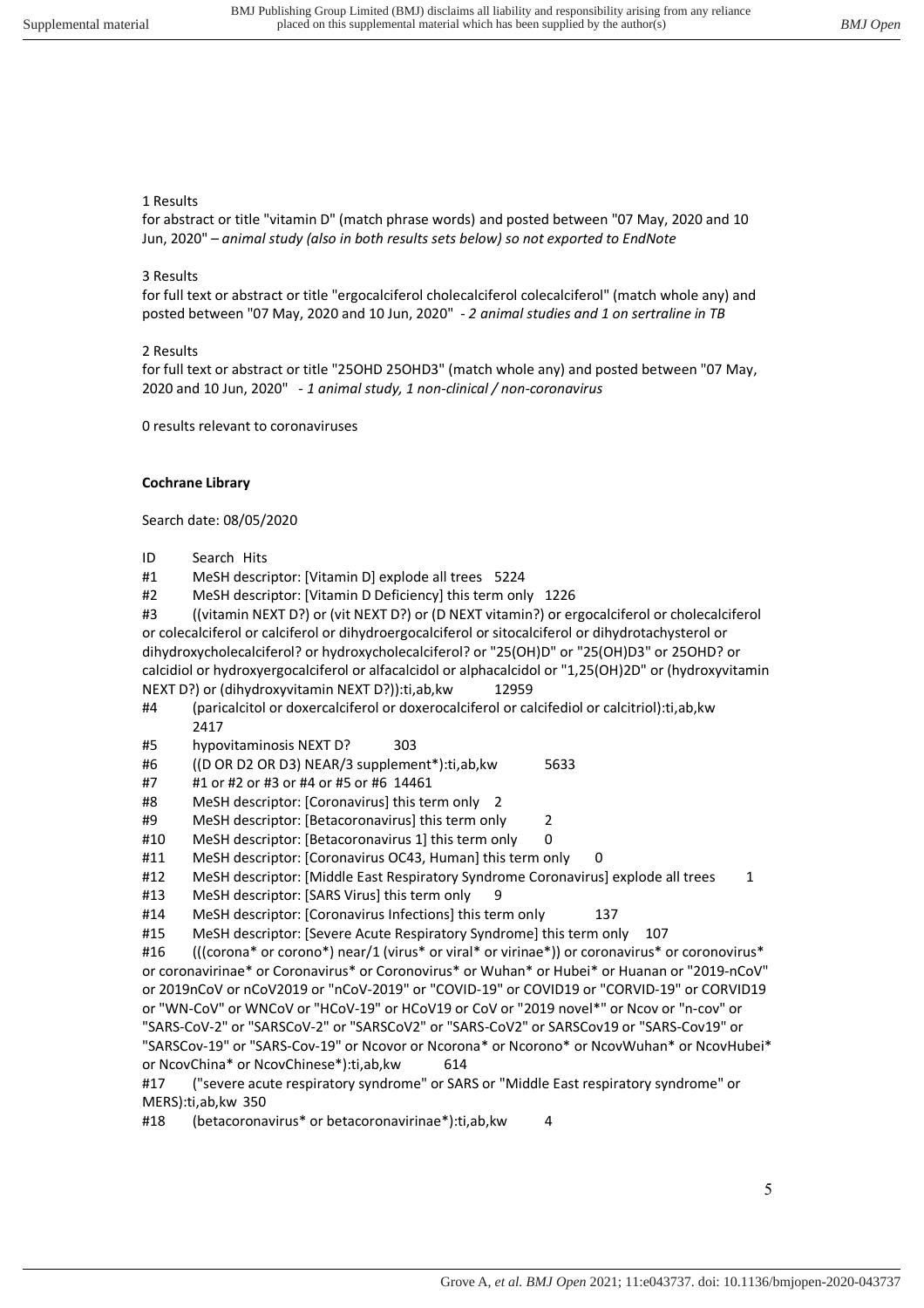#19 #8 or #9 or #10 or #11 or #12 or #13 or #14 or #15 or #16 or #17 or #18 798 #20 #7 and #19 3

[all 3 results were from CENTRAL]

### **Update**

Search date: 10/06/2020 Re-ran search exactly as above and retrieved **5** results, all from CENTRAL. All 5 results exported to EndNote for deduplication.

#### **Database of publications (living map of evidence) on coronavirus disease (COVID-19) developed by the University of Bern**

Living Evidence on COVID-19 Contributors: Michel Counotte, Hira Imeri, Mert Ipekci, Nicola Low

https://zika.ispm.unibe.ch/assets/data/pub/ncov/

Search date: 10/05/2020 (14,988 entries)

Search: Title, Abstract Search:

vitamin D 13 vitamin D2 0 vitamin D3 0 ergocalciferol 0 cholecalciferol 0 colecalciferol 0 25(OH)D 0 25OHD 0 25(OH)D3 0 25OHD3 0 hypovitaminosis D 1 Vitamin D Deficiency 1

#### **Oxford COVID-19 Evidence Service**

https://www.cebm.net/oxford-covid-19-evidence-service/ The Centre for Evidence-Based Medicine (CEBM) The University of Oxford

Search date: 10/05/2020 (142 articles) vitamin D 1 vitamin D2 0 vitamin D3 0 ergocalciferol 0 cholecalciferol 0 colecalciferol 0 25(OH)D 0 25OHD 0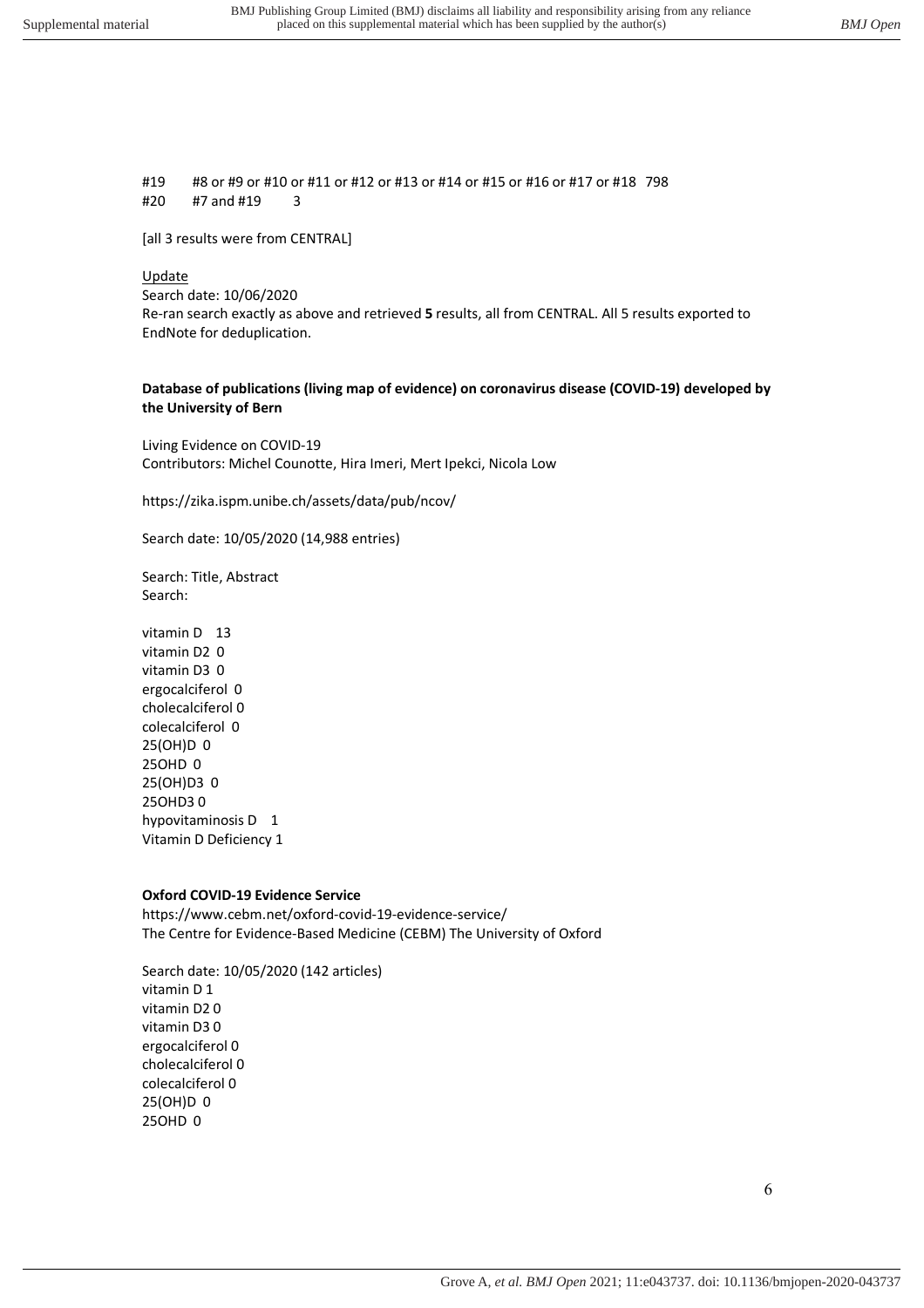25(OH)D3 0 25OHD3 0 hypovitaminosis D 0 Vitamin D Deficiency 0

**Database of publications on coronavirus disease (COVID-19) developed by WHO** https://www.who.int/emergencies/diseases/novel-coronavirus-2019/global-research-on-novelcoronavirus-2019-ncov

Search date: 10/05/2020 (15,253 entries)

Search: Title, Abstract, Subject

vitamin D 19 vitamin D2 0 vitamin D3 2 ergocalciferol 0 cholecalciferol 1 colecalciferol 0 25(OH)D 0 25OHD 0 25(OH)D3 0 25OHD3 0 hypovitaminosis D 1 Vitamin D Deficiency 2

Total: 25 After de-duplication: 20

#### **Searches for systematic reviews, for reference checking**

#### **Medline**

Search date: 19/05/2020 Database: Ovid MEDLINE(R) ALL <1946 to May 18, 2020> Search Strategy: --------------------------------------------------------------------------------

1 exp Vitamin D/ (58577)

2 Vitamin D Deficiency/ (15588)

3 (vitamin D? or vit D? or D vitamin? or ergocalciferol or cholecalciferol or colecalciferol or calciferol or dihydroergocalciferol or sitocalciferol or dihydrotachysterol or dihydroxycholecalciferol? or hydroxycholecalciferol? or "25(OH)D?" or 25OHD? or calcidiol or hydroxyergocalciferol or alfacalcidol or alphacalcidol or "1,25(OH)2D" or hydroxyvitamin D? or dihydroxyvitamin D?).ab,kf,ti. (78395)

- 4 (paricalcitol or doxercalciferol or doxerocalciferol or calcifediol or calcitriol).ab,kf,ti. (5588)
- 5 hypovitaminosis D?.ab,kf,ti. (1780)
- 6 ((D or D2 or D3) adj3 supplement\*).ab,kf,ti. (12198)
- 7 1 or 2 or 3 or 4 or 5 or 6 (92747)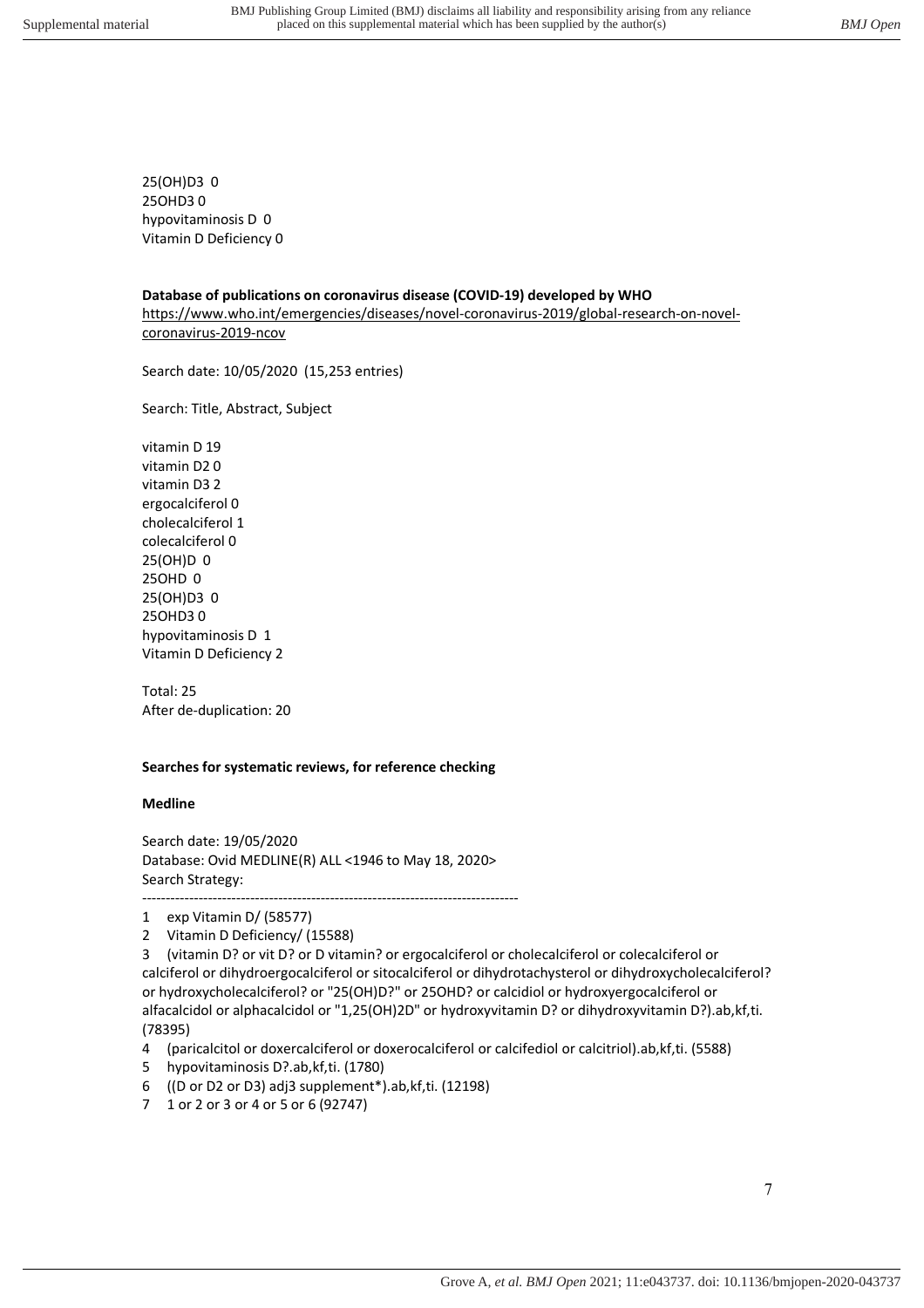8 coronavirus/ or betacoronavirus/ or betacoronavirus 1/ or coronavirus oc43, human/ or middle east respiratory syndrome coronavirus/ or sars virus/ (8161)

9 coronavirus infections/ or severe acute respiratory syndrome/ (11614)

10 (((corona\* or corono\*) adj1 (virus\* or viral\* or virinae\*)) or coronavirus\* or coronovirus\* or coronavirinae\* or Coronavirus\* or Coronovirus\* or Wuhan\* or Hubei\* or Huanan or "2019-nCoV" or 2019nCoV or nCoV2019 or "nCoV-2019" or "COVID-19" or COVID19 or "CORVID-19" or CORVID19 or "WN-CoV" or WNCoV or "HCoV-19" or HCoV19 or CoV or "2019 novel\*" or Ncov or "n-cov" or "SARS-CoV-2" or "SARSCoV-2" or "SARSCoV2" or "SARS-CoV2" or SARSCov19 or "SARS-Cov19" or "SARSCov-19" or "SARS-Cov-19" or Ncovor or Ncorona\* or Ncorono\* or NcovWuhan\* or NcovHubei\* or NcovChina\* or NcovChinese\*).ab,kf,ti. (31115)

11 (severe acute respiratory syndrome or SARS or Middle East respiratory syndrome or MERS).ab,kf,ti. (17795)

12 (betacoronavirus\* or betacoronavirinae\*).ab,kf,ti. (294)

13 exp Respiratory Tract Infections/ (356696)

14 (acute respiratory infection\* or severe respiratory infection\* or acute respiratory tract infection\* or severe respiratory tract infection\* or influenza or common cold or pneumonia or bronchitis).ab,kf,ti. (234266)

- 15 8 or 9 or 10 or 11 or 12 or 13 or 14 (503079)
- 16 7 and 15 (1062)
- 17 (metaanalys\* or "meta analys\*" or "meta-analys\*").tw. (169008)
- 18 (systematic\* adj3 review\*).mp. (200684)
- 19 meta analysis.pt. (114746)
- 20 17 or 18 or 19 (301767)
- 21 16 and 20 (55)

#### **Embase**

Search date: 19/05/2020

Database: Embase Classic+Embase <1947 to 2020 Week 20> Search Strategy: --------------------------------------------------------------------------------

1 exp vitamin D/ (147053)

2 vitamin D deficiency/ (30106)

3 (vitamin D? or vit D? or D vitamin? or ergocalciferol or cholecalciferol or colecalciferol or calciferol or dihydroergocalciferol or sitocalciferol or dihydrotachysterol or dihydroxycholecalciferol? or hydroxycholecalciferol? or "25(OH)D?" or 25OHD? or calcidiol or hydroxyergocalciferol or alfacalcidol or alphacalcidol or "1,25(OH)2D" or hydroxyvitamin D? or dihydroxyvitamin D?).ab,kw,ti. (118981)

- 4 (paricalcitol or doxercalciferol or doxerocalciferol or calcifediol or calcitriol).ab,kw,ti. (8485)
- 5 hypovitaminosis D?.ab,kw,ti. (3033)
- 6 ((D or D2 or D3) adj3 supplement\*).ab,kw,ti. (19335)
- 7 1 or 2 or 3 or 4 or 5 or 6 (172654)
- 8 betacoronavirus 1/ or betacoronavirus/ or human coronavirus oc43/ (1085)
- 9 Middle East respiratory syndrome coronavirus/ (2082)
- 10 sars-related coronavirus/ or sars coronavirus/ (6062)
- 11 Coronavirinae/ (2060)

12 coronavirus infection/ or middle east respiratory syndrome/ or severe acute respiratory syndrome/ (12565)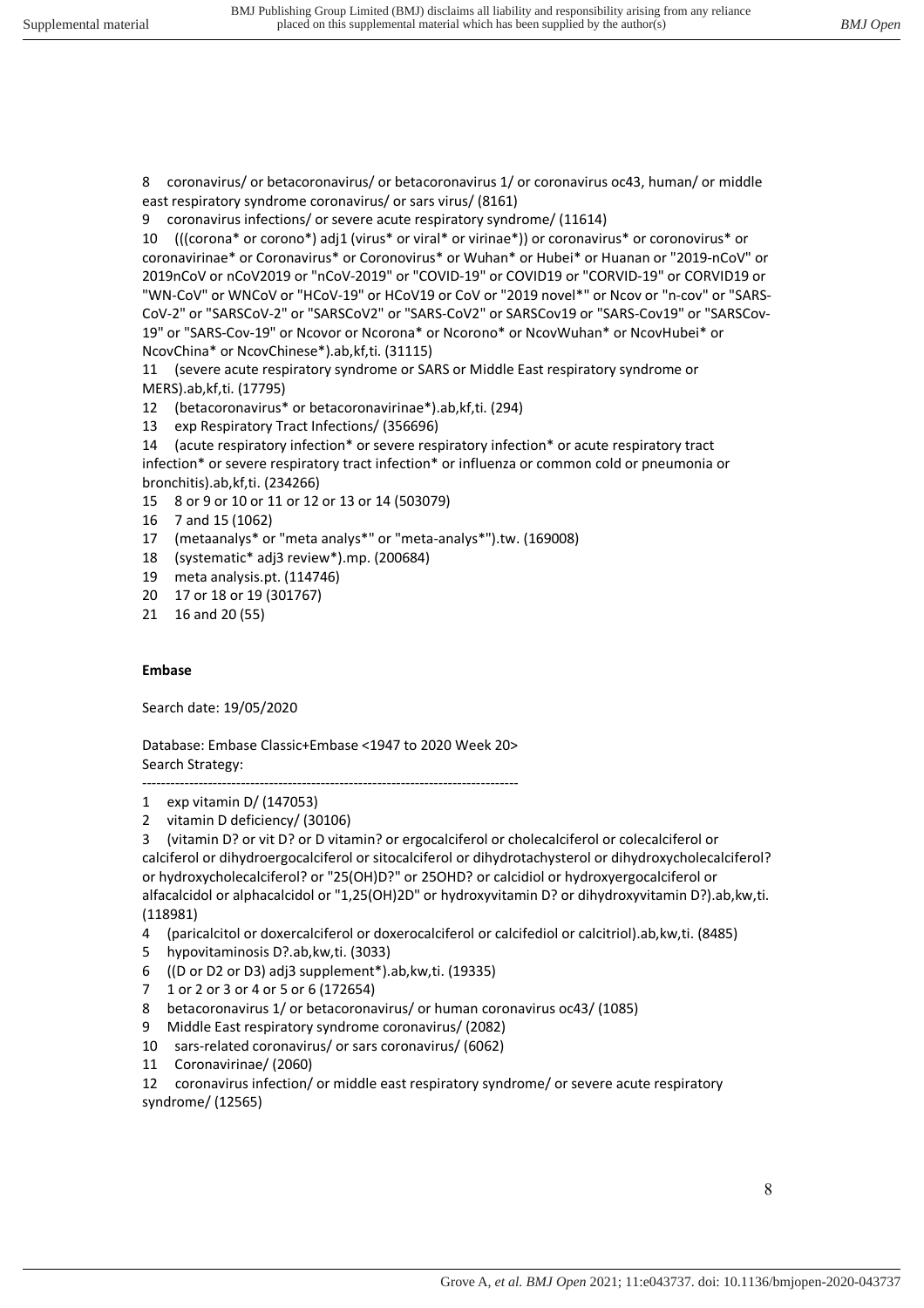13 (((corona\* or corono\*) adj1 (virus\* or viral\* or virinae\*)) or coronavirus\* or coronovirus\* or coronavirinae\* or Coronavirus\* or Coronovirus\* or Wuhan\* or Hubei\* or Huanan or "2019-nCoV" or 2019nCoV or nCoV2019 or "nCoV-2019" or "COVID-19" or COVID19 or "CORVID-19" or CORVID19 or "WN-CoV" or WNCoV or "HCoV-19" or HCoV19 or CoV or "2019 novel\*" or Ncov or "n-cov" or "SARS-CoV-2" or "SARSCoV-2" or "SARSCoV2" or "SARS-CoV2" or SARSCov19 or "SARS-Cov19" or "SARSCov-19" or "SARS-Cov-19" or Ncovor or Ncorona\* or Ncorono\* or NcovWuhan\* or NcovHubei\* or NcovChina\* or NcovChinese\*).ab,kw,ti. (30532)

14 (severe acute respiratory syndrome or SARS or Middle East respiratory syndrome or MERS).ab,kw,ti. (17954)

15 (betacoronavirus\* or betacoronavirinae\*).ab,kw,ti. (286)

16 exp respiratory tract infection/ (460049)

17 (acute respiratory infection\* or severe respiratory infection\* or acute respiratory tract infection\* or severe respiratory tract infection\* or influenza or common cold or pneumonia or bronchitis).ab,kw,ti. (329779)

18 8 or 9 or 10 or 11 or 12 or 13 or 14 or 15 or 16 or 17 (674800)

- 19 7 and 18 (3315)
- 20 (metaanalys\* or "meta analys\*" or "meta-analys\*").mp. (294469)
- 21 (systematic\* adj2 review\*).mp. (330720)
- 22 20 or 21 (475492)
- 23 19 and 22 (219)
- 24 limit 19 to (meta analysis or "systematic review") (145)
- 25 23 or 24 (219)
- 26 limit 25 to (conference abstract or conference paper or "conference review" or editorial or
- letter) (41)
- 27 25 not 26 (178)

#### **Cochrane Database of Systematic Reviews (Cochrane Library)**

Search Name: Vitamin D Covid and Acute Respiratory Infections SRs Date Run: 20/05/2020 18:30:28 Comment:

- ID Search Hits
- #1 MeSH descriptor: [Vitamin D] explode all trees 5224
- #2 MeSH descriptor: [Vitamin D Deficiency] this term only 1226

#3 ((vitamin NEXT D?) or (vit NEXT D?) or (D NEXT vitamin?) or ergocalciferol or cholecalciferol or colecalciferol or calciferol or dihydroergocalciferol or sitocalciferol or dihydrotachysterol or dihydroxycholecalciferol? or hydroxycholecalciferol? or "25(OH)D" or "25(OH)D3" or 25OHD? or calcidiol or hydroxyergocalciferol or alfacalcidol or alphacalcidol or "1,25(OH)2D" or (hydroxyvitamin NEXT D?) or (dihydroxyvitamin NEXT D?)):ti,ab,kw 12959

- #4 (paricalcitol or doxercalciferol or doxerocalciferol or calcifediol or calcitriol):ti,ab,kw 2417
- #5 hypovitaminosis NEXT D? 303
- #6 ((D OR D2 OR D3) NEAR/3 supplement\*):ti,ab,kw 5632
- #7 #1 or #2 or #3 or #4 or #5 or #6 14461
- #8 MeSH descriptor: [Coronavirus] this term only 2
- #9 MeSH descriptor: [Betacoronavirus] this term only 2
- #10 MeSH descriptor: [Betacoronavirus 1] this term only 0
- #11 MeSH descriptor: [Coronavirus OC43, Human] this term only 0
- #12 MeSH descriptor: [Middle East Respiratory Syndrome Coronavirus] explode all trees 1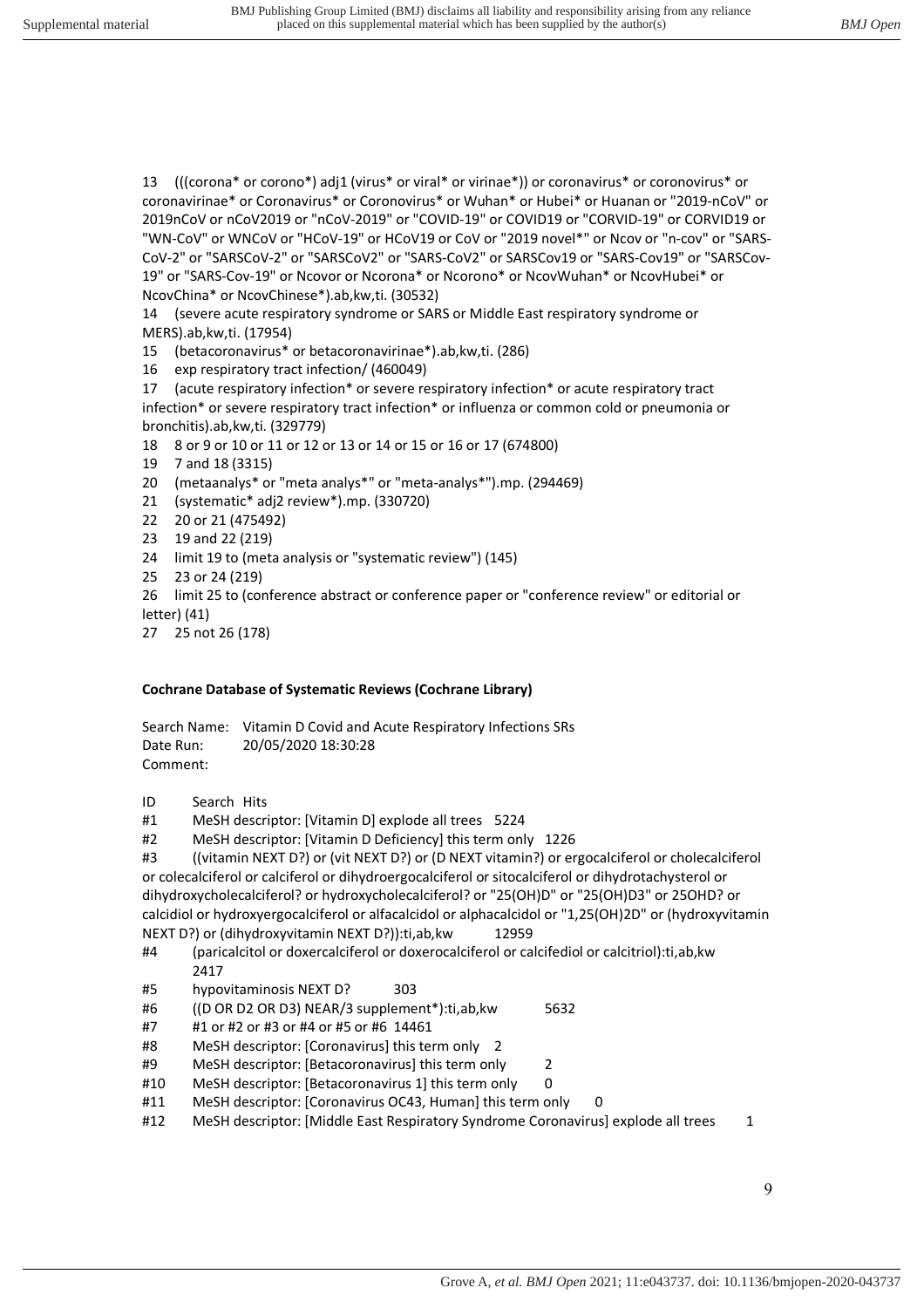#13 MeSH descriptor: [SARS Virus] this term only 9

#14 MeSH descriptor: [Coronavirus Infections] this term only 137

#15 MeSH descriptor: [Severe Acute Respiratory Syndrome] this term only 107

#16 ((corona\* or corono\*) near/1 (virus\* or viral\* or virinae\*)) or coronavirus\* or coronovirus\* or coronavirinae\* or Coronavirus\* or Coronovirus\* or Wuhan\* or Hubei\* or Huanan or "2019-nCoV" or 2019nCoV or nCoV2019 or "nCoV-2019" or "COVID-19" or COVID19 or "CORVID-19" or CORVID19 or "WN-CoV" or WNCoV or "HCoV-19" or HCoV19 or CoV or "2019 novel\*" or Ncov or "n-cov" or "SARS-CoV-2" or "SARSCoV-2" or "SARSCoV2" or "SARS-CoV2" or SARSCov19 or "SARS-Cov19" or "SARSCov-19" or "SARS-Cov-19" or Ncovor or Ncorona\* or Ncorono\* or NcovWuhan\* or NcovHubei\* or NcovChina\* or NcovChinese\*):ti,ab,kw 616

#17 ("severe acute respiratory syndrome" or SARS or "Middle East respiratory syndrome" or MERS):ti,ab,kw 351

#18 (betacoronavirus\* or betacoronavirinae\*):ti,ab,kw 4

#19 MeSH descriptor: [Respiratory Tract Infections] explode all trees 14360

#20 (("acute respiratory" NEXT infection\*) or ("severe respiratory" NEXT infection\*) or ("acute respiratory tract" NEXT infection\*) or ("severe respiratory tract" NEXT infection\*) or influenza or "common cold" or pneumonia or bronchitis):ti,ab,kw 25944

#21 #8 or #9 or #10 or #11 or #12 or #13 or #14 or #15 or #16 or #17 or #18 or #19 or #20 32554

#22 #7 and #21 329

CDSR: 3

#### **Expert consultation**

One additional study identified:

Martineau AR, Jolliffe DA, Hooper RL, et al., (2017) Vitamin D supplementation to prevent acute respiratory tract infections: systematic review and meta-analysis of individual participant data. BMJ. 2017;356:i6583. doi:10.1136/bmj.i6583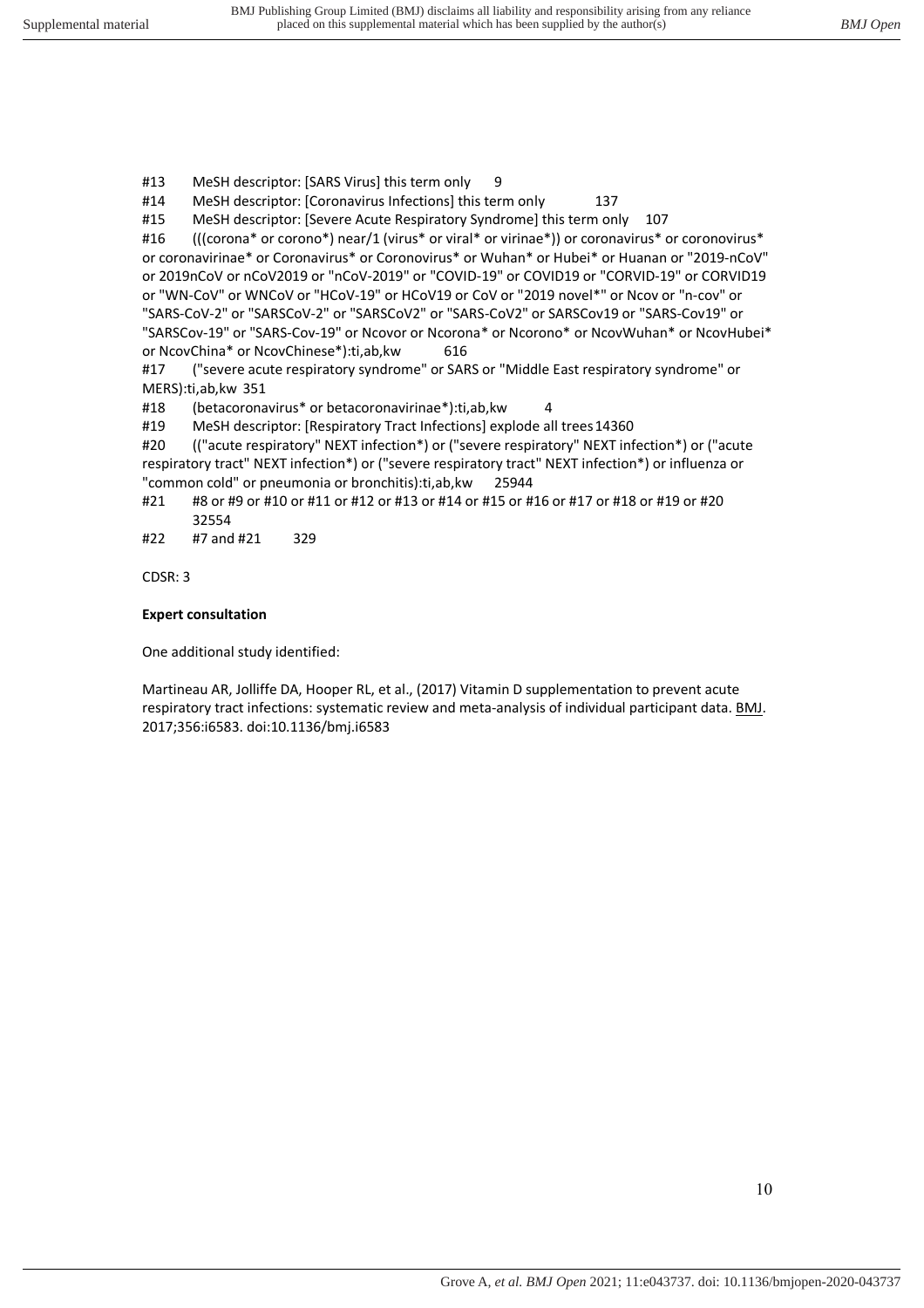### **2. Full details of the study eligibility criteria**

| Include                                       |                                                                                                                                                                                                                                                                                                                     | Exclude                                                                                                          |
|-----------------------------------------------|---------------------------------------------------------------------------------------------------------------------------------------------------------------------------------------------------------------------------------------------------------------------------------------------------------------------|------------------------------------------------------------------------------------------------------------------|
| P- Population                                 |                                                                                                                                                                                                                                                                                                                     |                                                                                                                  |
| 1)<br>2)                                      | Patients acutely ill with Betacoronavirus infection [SARS-CoV, MERS-CoV, SARS-CoV-2]<br>or at risk of acute illness with Betacoronavirus infection                                                                                                                                                                  | Animals studies, modelling studies                                                                               |
|                                               | I-Intervention/exposure                                                                                                                                                                                                                                                                                             |                                                                                                                  |
| 1)<br>2)                                      | Vitamin D supplementation<br>Low Serum Vitamin D                                                                                                                                                                                                                                                                    |                                                                                                                  |
| O - Outcomes                                  |                                                                                                                                                                                                                                                                                                                     |                                                                                                                  |
| 1)<br>2)<br>3)                                | Betacoronavirus infection (to include serological evidence of infection or clinically confirmed symptomatic infection);<br>severity of Betacoronavirus infection (to include patients admitted to hospital or admitted to intensive care); mortality due<br>to Betacoronavirus.<br>Mortality due to Betacoronavirus |                                                                                                                  |
| C - Comparator                                |                                                                                                                                                                                                                                                                                                                     |                                                                                                                  |
| 1)<br>2)                                      | No Vitamin D supplementation<br>high or normal Serum Vitamin D                                                                                                                                                                                                                                                      |                                                                                                                  |
| S - Study design<br>case series.<br>Subgroups | Randomised controlled trials and non-randomized studies will be eligible for inclusion in the review including, non randomized<br>controlled trials, interrupted time series, controlled before-and-after studies, cohort studies, ecological studies, case reports and                                             | Qualitative studies, Non-primary research- reviews,<br>editorials etc, guidelines and non-systematic<br>reviews. |
| 1.<br>2.                                      | Ethnicity characteristics (White British, All Other White, Mixed, Asian, Black, Other)<br>Age characteristics (population by five-year age groups)                                                                                                                                                                  | Non-English language. Non peer reviewed<br>publication.                                                          |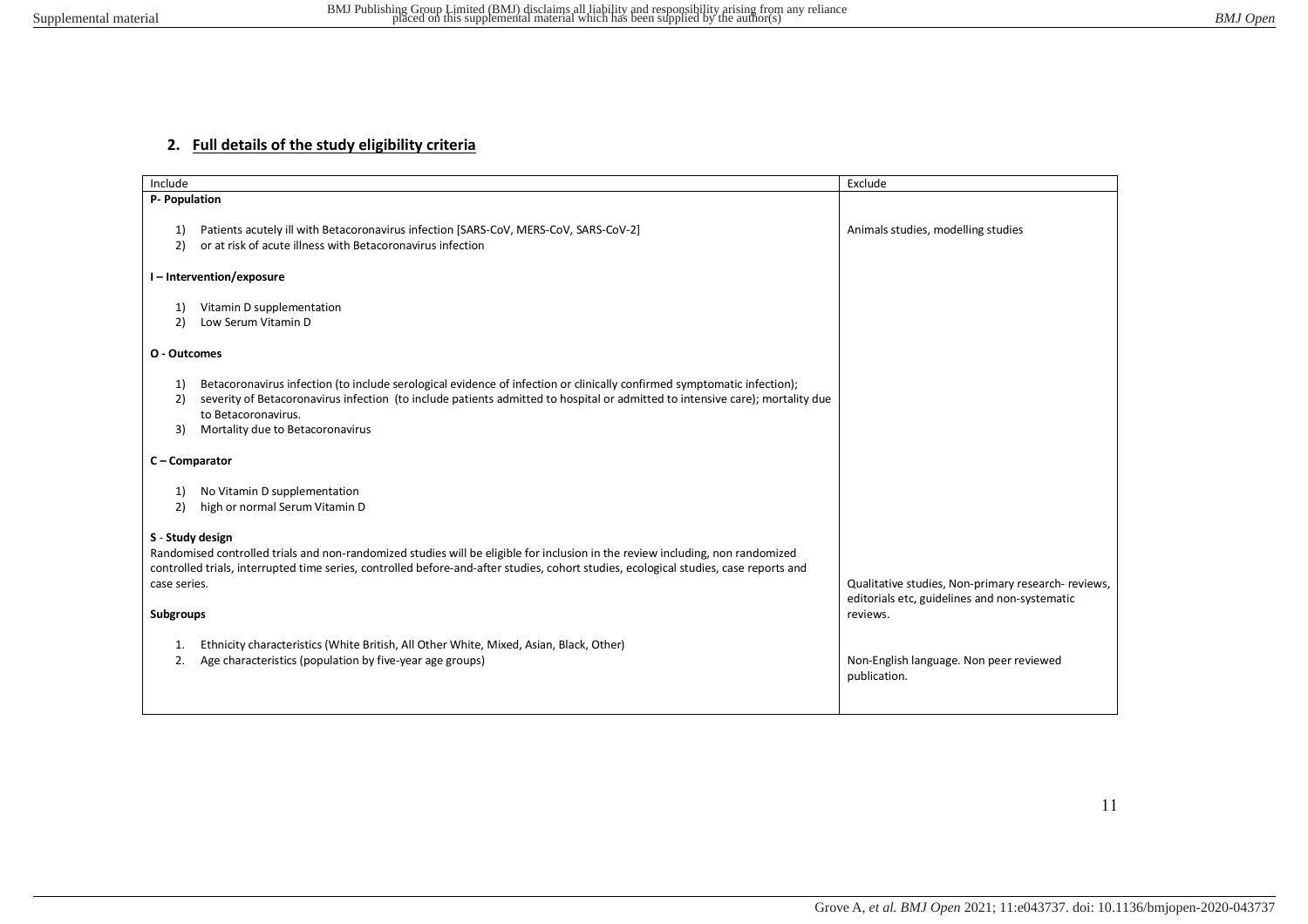# **3. List of studies excluded at full text review**

|                | <b>Excluded studies</b>                                                                                  | Reason                                                                                                                                       |
|----------------|----------------------------------------------------------------------------------------------------------|----------------------------------------------------------------------------------------------------------------------------------------------|
|                |                                                                                                          | Non-eligible study design- e.g. review<br>Non-eligible population<br>Non-eligible intervention<br>No relevant outcome<br>No comparator group |
| $\mathbf{1}$   | Adams, K. K., et al. (2020). "Myth Busters: Dietary                                                      | Study design -                                                                                                                               |
|                | Supplements and COVID-19." Annals of                                                                     | commentary                                                                                                                                   |
|                | Pharmacotherapy: 1060028020928052.                                                                       |                                                                                                                                              |
| $\overline{2}$ | Ahmed, I., et al. (2020). "First Covid-19 maternal                                                       | Study design - letter                                                                                                                        |
|                | mortality in the UK associated with thrombotic                                                           |                                                                                                                                              |
|                | complications." British Journal of Haematology. 18.                                                      |                                                                                                                                              |
| 3              | Alpalhao, M. and P. Filipe (2020). "SARS-CoV-2                                                           | Study design - letter                                                                                                                        |
|                | pandemic and Vitamin D deficiency - a double                                                             |                                                                                                                                              |
|                | trouble." Photodermatology, Photoimmunology &                                                            |                                                                                                                                              |
|                | Photomedicine 01: 01.                                                                                    |                                                                                                                                              |
| 4              | Annweiler, C., et al. (2020). COvid-19 and Vitamin D                                                     | Study design - on-going                                                                                                                      |
|                | Supplementation: a Multicenter Randomized                                                                | RCT completion date. July                                                                                                                    |
|                | Controlled Trial of High Dose Versus Standard Dose                                                       | 2020                                                                                                                                         |
|                | Vitamin D3 in High-risk COVID-19 Patients (CoVitTrial).                                                  |                                                                                                                                              |
|                | https://clinicaltrials.gov/show/NCT04344041.                                                             |                                                                                                                                              |
| 5              | Arya, A. and V. D. Dwivedi (2020). "Synergistic effect of                                                | Study design - letter                                                                                                                        |
|                | vitamin D and remdesivir can fight COVID-19." Journal                                                    |                                                                                                                                              |
|                | of Biomolecular Structure & Dynamics: 1-2                                                                |                                                                                                                                              |
| 6              | Banerjee, D., et al. (2020). "COVID-19 infection in                                                      | Study design-                                                                                                                                |
|                | kidney transplant recipients." Kidney International                                                      | commentary                                                                                                                                   |
|                | 97(6): 1076-1082.                                                                                        |                                                                                                                                              |
| 7              | Caccialanza, R., et al. (2020). Early nutritional                                                        | Study design - protocol                                                                                                                      |
|                | supplementation in non-critically ill patients                                                           |                                                                                                                                              |
|                | hospitalized for the 2019 novel coronavirus disease<br>(COVID-19): Rationale and feasibility of a shared |                                                                                                                                              |
|                | pragmatic protocol. Nutrition: 110835.                                                                   |                                                                                                                                              |
| 8              | Calder, P. C., et al. (2020). Optimal Nutritional Status                                                 | Study design -narrative                                                                                                                      |
|                | for a Well-Functioning Immune System Is an Important                                                     | review                                                                                                                                       |
|                | Factor to Protect against Viral Infections.                                                              |                                                                                                                                              |
|                | Nutrients: 12(4), 1181.                                                                                  |                                                                                                                                              |
| 9              | Cao, Z., et al. (2020). SARS-CoV-2 & Covid-19: Key-                                                      | Study design - editorial                                                                                                                     |
|                | Roles of the 'Renin-Angiotensin' System / Vitamin D                                                      |                                                                                                                                              |
|                | Impacting Drug and Vaccine Developments. Infectious                                                      |                                                                                                                                              |
|                | Disorders - Drug Targets. (E-pub Ahead of Print)                                                         |                                                                                                                                              |
|                | DOI: 10.2174/1871526520999200505174704                                                                   |                                                                                                                                              |
| 10             | Carter, S. J., et al. (2020). Considerations for obesity,                                                | Study design -narrative                                                                                                                      |
|                | vitamin D, and physical activity amidst the COVID-19                                                     | review                                                                                                                                       |
|                | pandemic. Obesity 16: 16.                                                                                |                                                                                                                                              |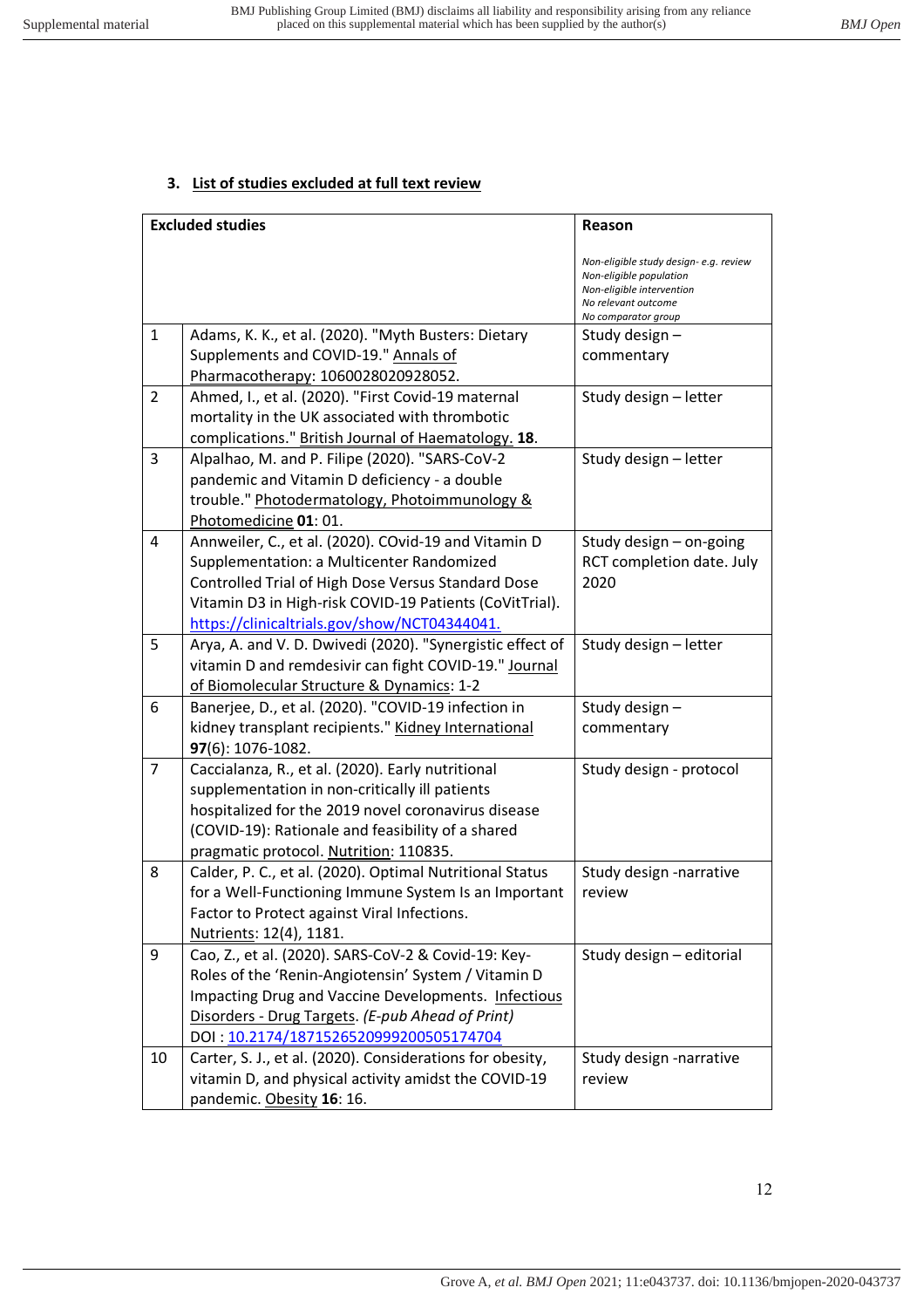| 11 | Daneshkhah, A., et al. (2020). The Possible Role of        | Study design - modelling  |
|----|------------------------------------------------------------|---------------------------|
|    | Vitamin D in Suppressing Cytokine Storm and                |                           |
|    | Associated Mortality in COVID-19 Patients. medRxiv.        |                           |
|    | DOI: https://doi.org/10.1101/2020.04.08.20058578           |                           |
| 12 | Davies G, Garami AR, Byers JC. Evidence Supports a         | Study design - modelling  |
|    | Causal Model for Vitamin D in COVID-19 Outcomes.           |                           |
|    | medRxiv, 2020.                                             |                           |
|    | DOR: https://doi.org/10.1101/2020.05.01.20087965v3         |                           |
| 13 | de Lucena, T. M. C., et al. (2020). "Mechanism of          | Study design -narrative   |
|    | inflammatory response in associated comorbidities in       | review                    |
|    | COVID-19." Diabetes & Metabolic Syndrome 14(4):            |                           |
|    | 597-600.                                                   |                           |
| 14 | Eroglu, C., et al. (2019). The relation between serum      | Population - Not COVID-   |
|    | vitamin D levels, viral infections and severity of attacks | 19/SARs/MERs              |
|    | in children with recurrent wheezing. Allergologia et       |                           |
|    | Immunopathologia 47(6): 591-597.                           |                           |
| 15 | Faul, J. L., et al. (2020). "Vitamin d deficiency and ards | Study design - letter     |
|    | after sars-cov-2 infection." Irish Medical Journal         |                           |
|    | $113(5)$ .                                                 |                           |
| 16 | Ghasemian, R., et al. (2020). "The Role of Vitamin D in    | Study design -narrative   |
|    | The Age of COVID-19: A Systematic Review and Meta-         | review                    |
|    | Analysis Along with an Ecological Approach." MedRxiv:      |                           |
|    | the Preprint Server for Health Sciences.                   |                           |
|    | DOI: 10.1101/2020.06.05.20123554                           |                           |
| 17 | Grant, W. B., et al. (2020). Evidence that Vitamin D       | Study design -narrative   |
|    | Supplementation Could Reduce Risk of Influenza and         | review                    |
|    | COVID-19 Infections and Deaths. Nutrients 12(4): 02.       |                           |
| 18 | Heiser, K., et al. (2020). Identification of potential     | Study design - modelling  |
|    | treatments for COVID-19 through artificial intelligence-   |                           |
|    | enabled phenomic analysis of human cells infected          |                           |
|    | with SARS-CoV-2. bioRxiv: 2020.2004.2021.054387.           |                           |
| 19 | Hribar, C. A., et al. (2020). "Potential Role of Vitamin D | Study design -narrative   |
|    | in the Elderly to Resist COVID-19 and to Slow              | review                    |
|    | Progression of Parkinson's Disease." Brain Sciences        |                           |
|    | 10(5):08.                                                  |                           |
| 20 | Jakovac, H. (2020). COVID-19 and vitamin D-Is there a      | Study design - letter     |
|    | link and an opportunity for intervention? American         |                           |
|    | Journal of Physiology - Endocrinology & Metabolism         |                           |
|    | 318(5): E589-E589.                                         |                           |
| 21 | Jamaati, H., et al. (2020). A fourteen-day experience      | Study design - treatment  |
|    | with coronavirus disease 2019 (COVID-19) induced           | protocol/recommendation   |
|    | acute respiratory distress syndrome (ARDS): An Iranian     |                           |
|    | treatment protocol. Iranian Journal of Pharmaceutical      |                           |
|    | Research 19(1): 31-36.                                     |                           |
| 22 | Kalippurayil Moozhipurath, R., et al. (2020). "Evidence    | Exposure - not vitamin D( |
|    | of Protective Role of Ultraviolet-B (UVB) Radiation in     | UVB)                      |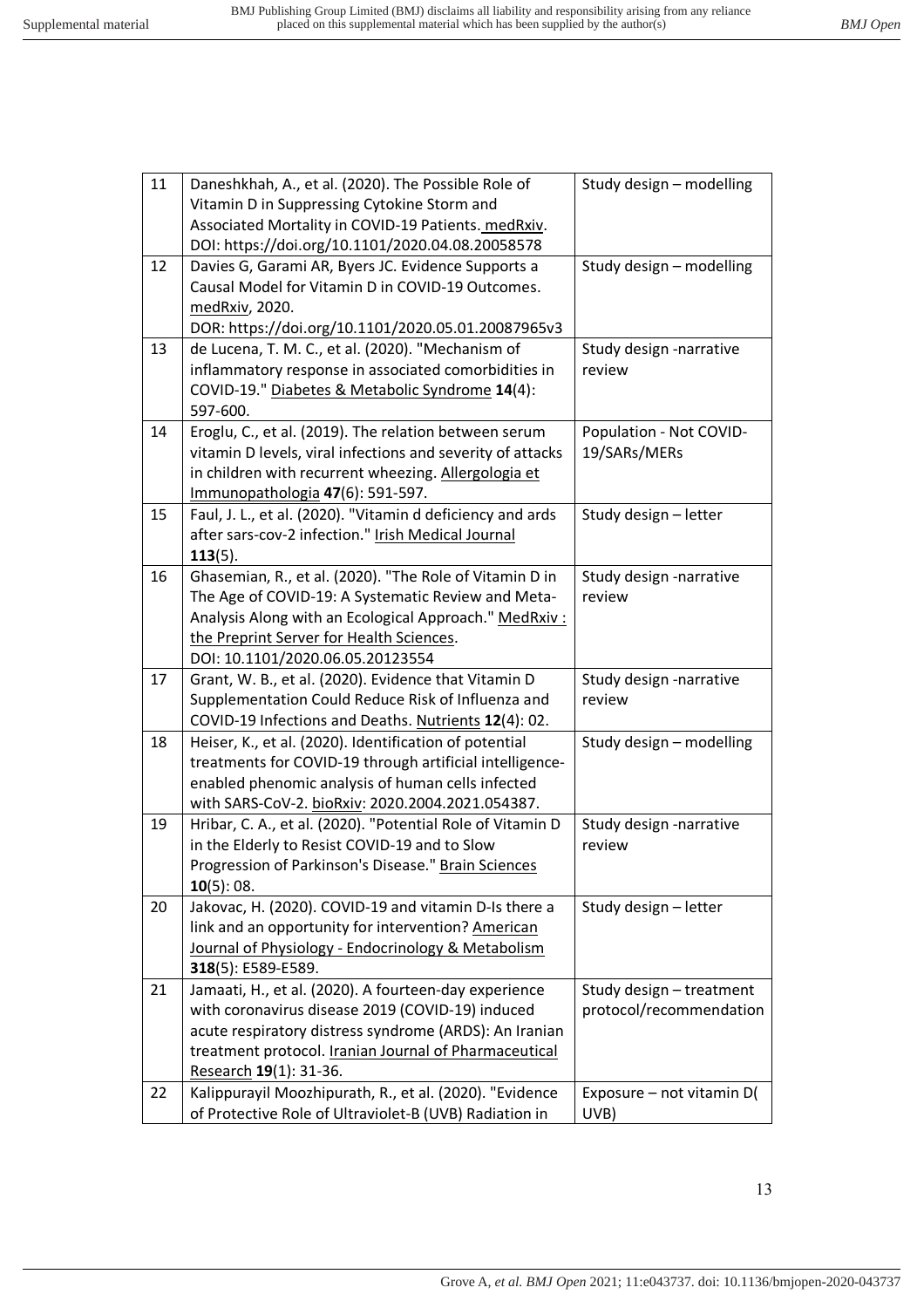Г

|    | Reducing COVID-19 Deaths." MedRxiv: the Preprint                               |                            |
|----|--------------------------------------------------------------------------------|----------------------------|
|    | Server for Health Sciences.                                                    |                            |
|    | DOI 10.1101/2020.05.06.20093419                                                |                            |
| 23 | Kara, M., et al. (2020). "'Scientific Strabismus' or Two                       | Study design -narrative    |
|    | Related Pandemics: COVID-19 & Vitamin D Deficiency."                           | review                     |
|    | British Journal of Nutrition: 1-20.                                            |                            |
| 24 | Koivisto, O., et al. (2020). Key Vitamin D Target Genes                        | Population -               |
|    | with Functions in the Immune System.                                           | Outcomes - target genes    |
|    | Nutrients, 12(4):1140.                                                         |                            |
| 25 | Kow, C. S., et al. (2020). "Vitamin D Supplementation in                       | Study design-              |
|    | Influenza and COVID-19 Infections Comment on:                                  | commentary                 |
|    | "Evidence that Vitamin D Supplementation Could                                 |                            |
|    | Reduce Risk of Influenza and COVID-19 Infections and                           |                            |
|    | Deaths" Nutrients 2020, 12(4), 988." Nutrients 12(6):                          |                            |
|    | 01.                                                                            |                            |
| 26 | Kumar, V. and A. Srivastava (2020). "Spurious                                  | Study design -narrative    |
|    | Correlation? A review of the relationship between                              | review                     |
|    | Vitamin D and Covid-19 infection and mortality."                               |                            |
|    | MedRxiv: the Preprint Server for Health Sciences.                              |                            |
|    | DOI: 10.1101/2020.05.25.20110338                                               |                            |
| 27 | Laird, E., et al. (2020). "Vitamin D and inflammation:                         | Study design -narrative    |
|    | Potential implications for severity of Covid-19." Irish                        | review                     |
|    | Medical Journal 113(5).                                                        |                            |
|    |                                                                                |                            |
| 28 | La Vignera, S., et al. (2020). Sex-Specific SARS-CoV-2                         | Study design - editorial   |
|    | Mortality: Among Hormone-Modulated ACE2                                        |                            |
|    | Expression, Risk of Venous Thromboembolism and                                 |                            |
|    | Hypovitaminosis D. International journal of molecular                          |                            |
|    | sciences 21(8):2948.                                                           |                            |
| 29 | Li, A. Y., et al. (2020). Multivariate Analysis of Factors                     | Intervention - not Vitamin |
|    | Affecting COVID-19 Case and Death Rate in U.S.                                 | D                          |
|    | Counties: The Significant Effects of Black Race and                            |                            |
|    | Temperature. medRxiv.                                                          |                            |
|    | DOI: https://doi.org/10.1101/2020.04.17.20069708                               |                            |
| 30 | Maestri, E., et al. (2020). Vitamin D and coronavirus: a                       | Study design -narrative    |
|    | new field of use?. Recenti Progressi in Medicina                               | review, non-English        |
|    | $111(4): 253-256.$                                                             |                            |
| 31 | Mansbach, J. M. and C. A. Camargo Jr., (2009).                                 | Population - Not COVID-    |
|    | Respiratory Viruses in Bronchiolitis and Their Link to                         | 19/SARs/MERs               |
|    | Recurrent Wheezing and Asthma. Clinics in Laboratory                           |                            |
|    | Medicine 29(4): 741-755.                                                       |                            |
| 32 | Marik, P. E., et al. (2020). Does vitamin D status impact                      | Study design -             |
|    | mortality from SARS-CoV-2 infection? Medicine in Drug                          | commentary                 |
|    | Discovery: 100041-100041.                                                      |                            |
| 33 | McKenna, M. J. and M. A. T. Flynn (2020). "Covid-19,                           | Study design -narrative    |
|    | cocooning and vitamin d intake requirements." Irish<br>Medical Journal 113(5). | review                     |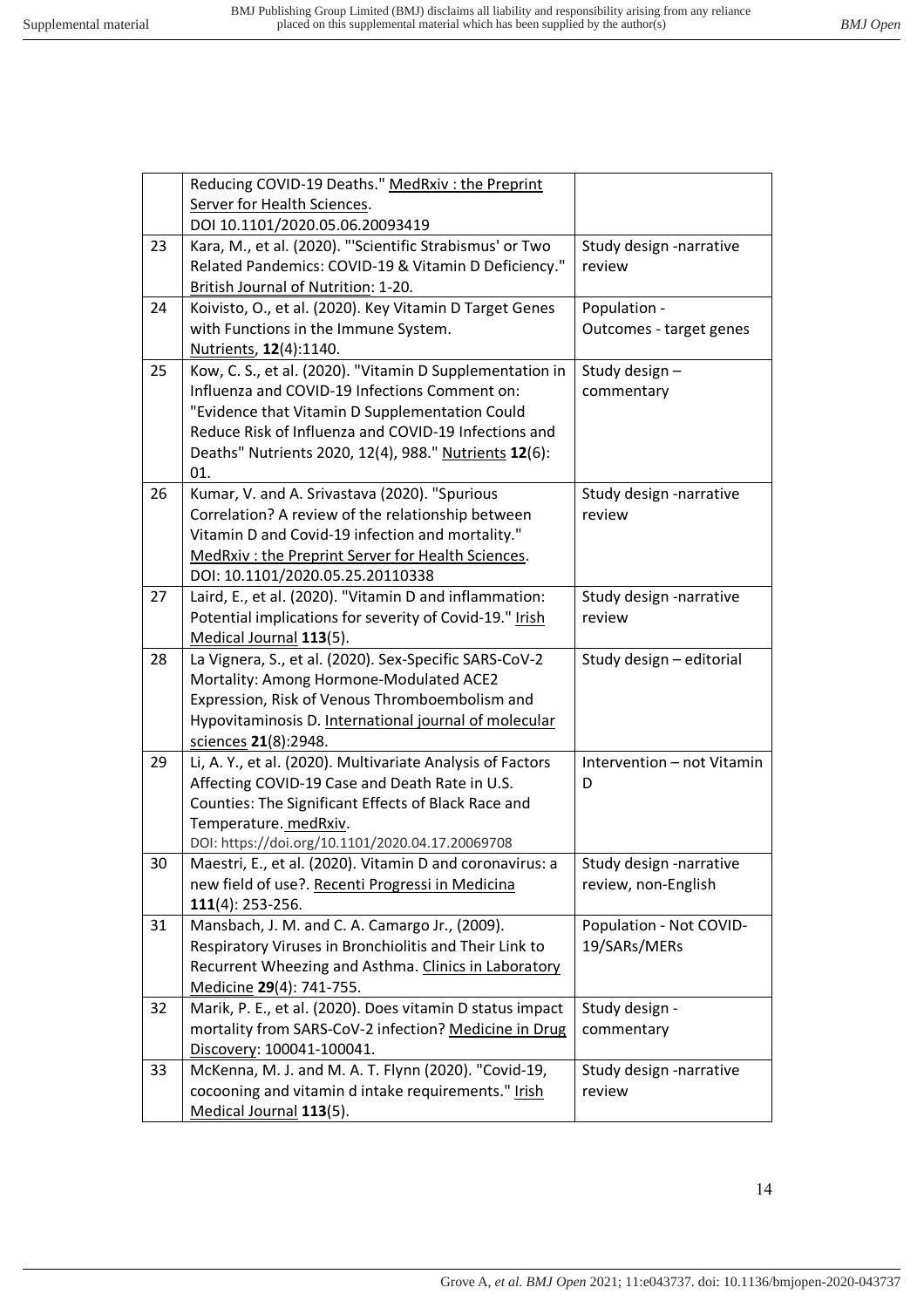| 34 | Mitchell, F. (2020). "Vitamin-D and COVID-19: do           | Study design -narrative  |
|----|------------------------------------------------------------|--------------------------|
|    | deficient risk a poorer outcome?" The Lancet Diabetes      | review                   |
|    | & Endocrinology 20: 20.                                    |                          |
| 35 | Molloy, E. J. and N. Murphy (2020). Vitamin D, Covid-      | Study design -narrative  |
|    | 19 and Children. Irish Medical Journal 113(4): 64.         | review                   |
| 36 | McCartney, D. M. and D. G. Byrne (2020). Optimisation      | Study design -narrative  |
|    | of Vitamin D Status for Enhanced Immuno-protection         | review                   |
|    | Against Covid-19. Irish Medical Journal 113(4): 58.        |                          |
| 37 | Rabbitt, L. and E. Slattery (2020). "Vitamin d and covid-  | Study design - letter    |
|    | 19: A note of caution." Irish Medical Journal 113(5).      |                          |
| 38 | Ribeiro, H., et al. (2020). "Does Vitamin D play a role in | Study design -narrative  |
|    | the management of Covid-19 in Brazil?" Revista de          | review                   |
|    | Saude Publica 54: 53.                                      |                          |
| 39 | Romano, L., et al. (2020). "Short Report - Medical         | Study design -narrative  |
|    | nutrition therapy for critically ill patients with COVID-  | review                   |
|    | 19." European Review for Medical and                       |                          |
|    | Pharmacological Sciences 24(7): 4035-4039.                 |                          |
| 40 | Silberstein, M. (2020). Vitamin D: A simpler alternative   | Study design -narrative  |
|    | to tocilizumab for trial in COVID-19? Medical              | review                   |
|    | Hypotheses 140: 109767-109767.                             |                          |
| 41 | Speeckaert, M. M. and J. R. Delanghe (2020).               | Study design - letter    |
|    | "Association between low vitamin D and COVID-19:           |                          |
|    | don't forget the vitamin D binding protein." Aging         |                          |
|    | Clinical & Experimental Research 28: 28.                   |                          |
| 42 | Skutsch, M., et al. (2020). "The association of UV with    | Study design - modelling |
|    | rates of COVID-19 transmission and deaths in Mexico:       |                          |
|    | the possible mediating role of vitamin D." MedRxiv :       |                          |
|    | the Preprint Server for Health Sciences.                   |                          |
|    | DOI: 10.1101/2020.05.25.20112805                           |                          |
| 43 | Suresh, P. S. (2020). "Hypovitaminosis D and COVID-19:     | Study design - letter    |
|    | Matter of Concern in India?" Indian Journal of Clinical    |                          |
|    | Biochemistry.                                              |                          |
| 44 | Taghizadieh, A., et al. (2020). "Acute kidney injury in    | Exposure - not vitamin D |
|    | pregnant women following SARS-CoV-2 infection: A           |                          |
|    | case report from Iran." Respiratory Medicine Case          |                          |
|    | Reports 30                                                 |                          |
| 45 | Tan, S. H. S., et al. (2020). "Medications in COVID-19     | Study design -narrative  |
|    | patients: summarizing the current literature from an       | review                   |
|    | orthopaedic perspective." International Orthopaedics       |                          |
|    | 22:22.                                                     |                          |
| 46 | Yalaki, Z., et al. (2019). Comparison of viral agents and  | Population - COVID-      |
|    | vitamin D levels in children with acute bronchiolitis      | 19/SARs/MERs not         |
|    | infection. Cocuk Enfeksiyon Dergisi 13(1): e14-e20.        | specified                |
| 47 | Zabetakis, I., et al. (2020). "COVID-19: The               | Study design -narrative  |
|    | Inflammation Link and the Role of Nutrition in             | review                   |
|    | Potential Mitigation." Nutrients 12(5): 19.                |                          |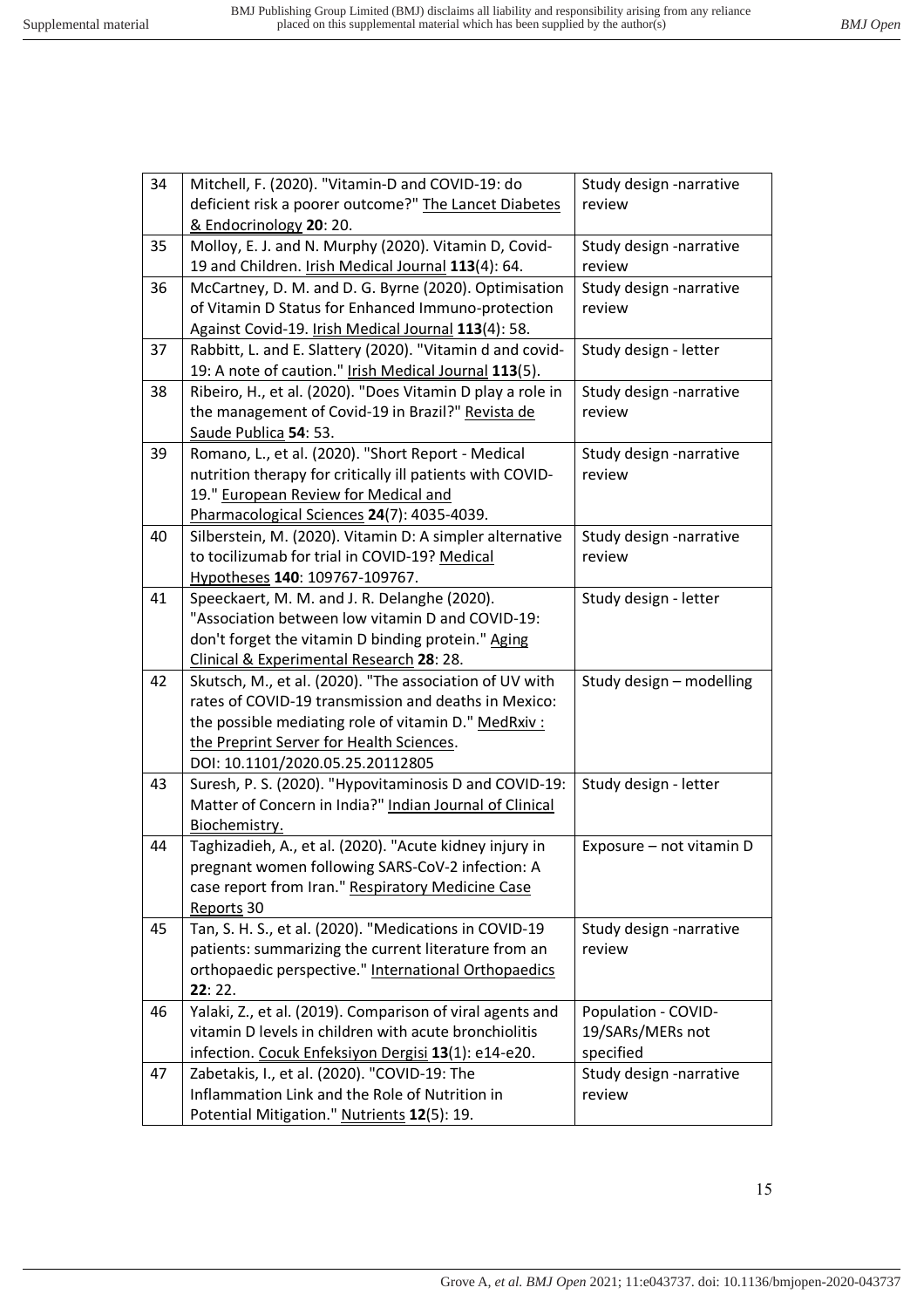| 48 | I Zemb, P., et al. (2020). "Vitamin D deficiency and | Study design - |
|----|------------------------------------------------------|----------------|
|    | COVID-19 pandemic." Journal of Global Antimicrobial  | commentary     |
|    | Resistance 28: 28.                                   |                |

# **4. Articles included at full text, but later excluded at time of narrative synthesis**

|                     | <b>Citation record</b>                                | <b>Exclus</b> | Update performed 8 <sup>th</sup> October 2020                                    |
|---------------------|-------------------------------------------------------|---------------|----------------------------------------------------------------------------------|
|                     |                                                       | ion           |                                                                                  |
|                     |                                                       | reaso         |                                                                                  |
|                     |                                                       | n             |                                                                                  |
| 4                   | Darling, A. L., et al. (2020). Vitamin D status, body | Not           | No update available                                                              |
| 9                   | mass index, ethnicity and COVID-19: Initial           | peer          |                                                                                  |
|                     | analysis of the first-reported UK Biobank COVID-      | revie         |                                                                                  |
|                     | 19 positive cases (n 580) compared with negative      | wed           |                                                                                  |
|                     | controls (n 723). medRxiv.                            | public        |                                                                                  |
|                     |                                                       | ation         |                                                                                  |
|                     | https://www.medrxiv.org/content/10.1101/2020          | at            |                                                                                  |
|                     | .04.29.20084277v1?versioned=TRUE                      | time          |                                                                                  |
|                     |                                                       | of            |                                                                                  |
|                     |                                                       | narrat        |                                                                                  |
|                     |                                                       | ive           |                                                                                  |
|                     |                                                       | synth         |                                                                                  |
|                     |                                                       | esis          |                                                                                  |
| 5                   | De Smet, D., et al. (2020). Vitamin D deficiency as   | Not           | No update available                                                              |
| 0                   | risk factor for severe COVID-19: a convergence of     | peer          |                                                                                  |
|                     | two pandemics. medRxiv.                               | revie         |                                                                                  |
|                     |                                                       | wed           |                                                                                  |
|                     | https://www.medrxiv.org/content/10.1101/2020          | public        |                                                                                  |
|                     | .05.01.20079376v2                                     | ation         |                                                                                  |
|                     |                                                       | at            |                                                                                  |
|                     |                                                       | time          |                                                                                  |
|                     |                                                       | οf            |                                                                                  |
|                     |                                                       | narrat        |                                                                                  |
|                     |                                                       | ive           |                                                                                  |
|                     |                                                       | synth         |                                                                                  |
|                     |                                                       | esis          |                                                                                  |
| 5                   | Lau, F. H., et al. (2020). Vitamin D Insufficiency is | Not           | No update available                                                              |
| 1                   | Prevalent in Severe COVID-19. medRxiv.                | peer          |                                                                                  |
|                     |                                                       | revie         |                                                                                  |
|                     | https://www.medrxiv.org/content/10.1101/2020          | wed           |                                                                                  |
|                     | .04.24.20075838v1?versioned=TRUE                      | public        |                                                                                  |
|                     |                                                       | ation         |                                                                                  |
|                     |                                                       | at            |                                                                                  |
|                     |                                                       | time          |                                                                                  |
|                     |                                                       | of            |                                                                                  |
|                     |                                                       | narrat        |                                                                                  |
|                     |                                                       | ive           |                                                                                  |
|                     |                                                       | synth         |                                                                                  |
|                     | Meltzer, D. O., et al. (2020). "Association of        | esis          |                                                                                  |
| 5<br>$\overline{2}$ | Vitamin D Deficiency and Treatment with COVID-        | Not           | An updated publication is available at<br>https://jamanetwork.com/journals/jaman |
|                     | 19 Incidence." MedRxiv: the Preprint Server for       | peer<br>revie | etworkopen/fullarticle/2770157                                                   |
|                     | Health Sciences 13: 13.                               | wed           |                                                                                  |
|                     |                                                       |               | Citation                                                                         |
|                     |                                                       | public        |                                                                                  |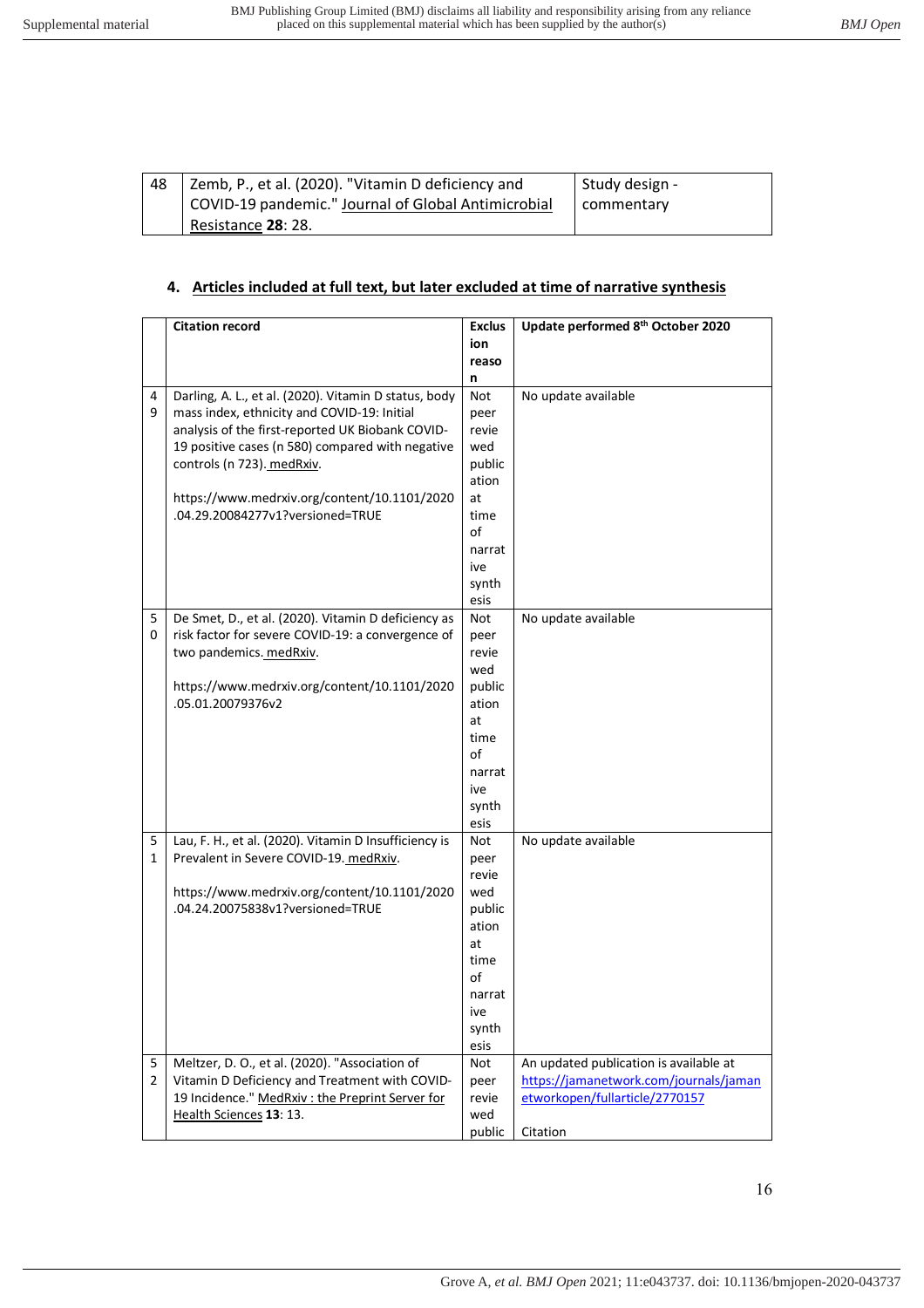|        | https://www.medrxiv.org/content/10.1101/2020<br>.05.08.20095893v1                                                                                                                                                                                                                                                                                                                                           | ation<br>at<br>time<br>of<br>narrat<br>ive<br>synth<br>esis                                          | Meltzer DO, Best TJ, Zhang H, Vokes T,<br>Arora V, Solway J. Association of Vitamin D<br><b>Status and Other Clinical Characteristics</b><br>With COVID-19 Test Results. JAMA Netw<br>Open. 2020;3(9):e2019722.<br>doi:10.1001/jamanetworkopen.2020.1972<br>$\overline{2}$                                                                                                                                                                                                                                                                                                                                                                                                                  |
|--------|-------------------------------------------------------------------------------------------------------------------------------------------------------------------------------------------------------------------------------------------------------------------------------------------------------------------------------------------------------------------------------------------------------------|------------------------------------------------------------------------------------------------------|---------------------------------------------------------------------------------------------------------------------------------------------------------------------------------------------------------------------------------------------------------------------------------------------------------------------------------------------------------------------------------------------------------------------------------------------------------------------------------------------------------------------------------------------------------------------------------------------------------------------------------------------------------------------------------------------|
| 5<br>3 | Notari, A. and G. Torrieri (2020). "COVID-19<br>transmission risk factors." MedRxiv: the Preprint<br>Server for Health Sciences.<br>https://www.medrxiv.org/content/10.1101/2020<br>.05.08.20095083v1?versioned=TRUE                                                                                                                                                                                        | Not<br>peer<br>revie<br>wed<br>public<br>ation<br>at<br>time<br>of<br>narrat<br>ive<br>synth<br>esis | No update available                                                                                                                                                                                                                                                                                                                                                                                                                                                                                                                                                                                                                                                                         |
| 5<br>4 | Raisi-Estabragh, Z., et al. (2020). "Greater risk of<br>severe COVID-19 in non-White ethnicities is not<br>explained by cardiometabolic, socioeconomic, or<br>behavioural factors, or by 25(OH)-vitamin D<br>status: study of 1,326 cases from the UK<br>Biobank." MedRxiv: the Preprint Server for<br>Health Sciences.<br>https://www.medrxiv.org/content/10.1101/2020<br>.06.01.20118943v1?versioned=TRUE | Not<br>peer<br>revie<br>wed<br>public<br>ation<br>at<br>time<br>of<br>narrat<br>ive<br>synth<br>esis | An updated publication is available at<br>https://academic.oup.com/jpubhealth/art<br>icle/42/3/451/5859581<br>Citation<br>Zahra Raisi-Estabragh, Celeste McCracken,<br>Mae S Bethell, Jackie Cooper, Cyrus<br>Cooper, Mark J Caulfield, Patricia B<br>Munroe, Nicholas C Harvey, Steffen E<br>Petersen, Greater risk of severe COVID-19<br>in Black, Asian and Minority Ethnic<br>populations is not explained by<br>cardiometabolic, socioeconomic or<br>behavioural factors, or by 25(OH)-vitamin<br>D status: study of 1326 cases from the UK<br>Biobank, Journal of Public Health, Volume<br>42, Issue 3, September 2020, Pages 451-<br>460, https://doi.org/10.1093/pubmed/fda<br>a095 |
| 5<br>5 | Tan, C. W., et al. (2020). "A cohort study to<br>evaluate the effect of combination Vitamin D,<br>Magnesium and Vitamin B12 (DMB) on<br>progression to severe outcome in older COVID-<br>19 patients." MedRxiv : the Preprint Server for<br>Health Sciences.<br>https://www.medrxiv.org/content/10.1101/2020<br>.06.01.20112334v2                                                                           | Not<br>peer<br>revie<br>wed<br>public<br>ation<br>at<br>time<br>of<br>narrat<br>ive<br>synth<br>esis | No update available                                                                                                                                                                                                                                                                                                                                                                                                                                                                                                                                                                                                                                                                         |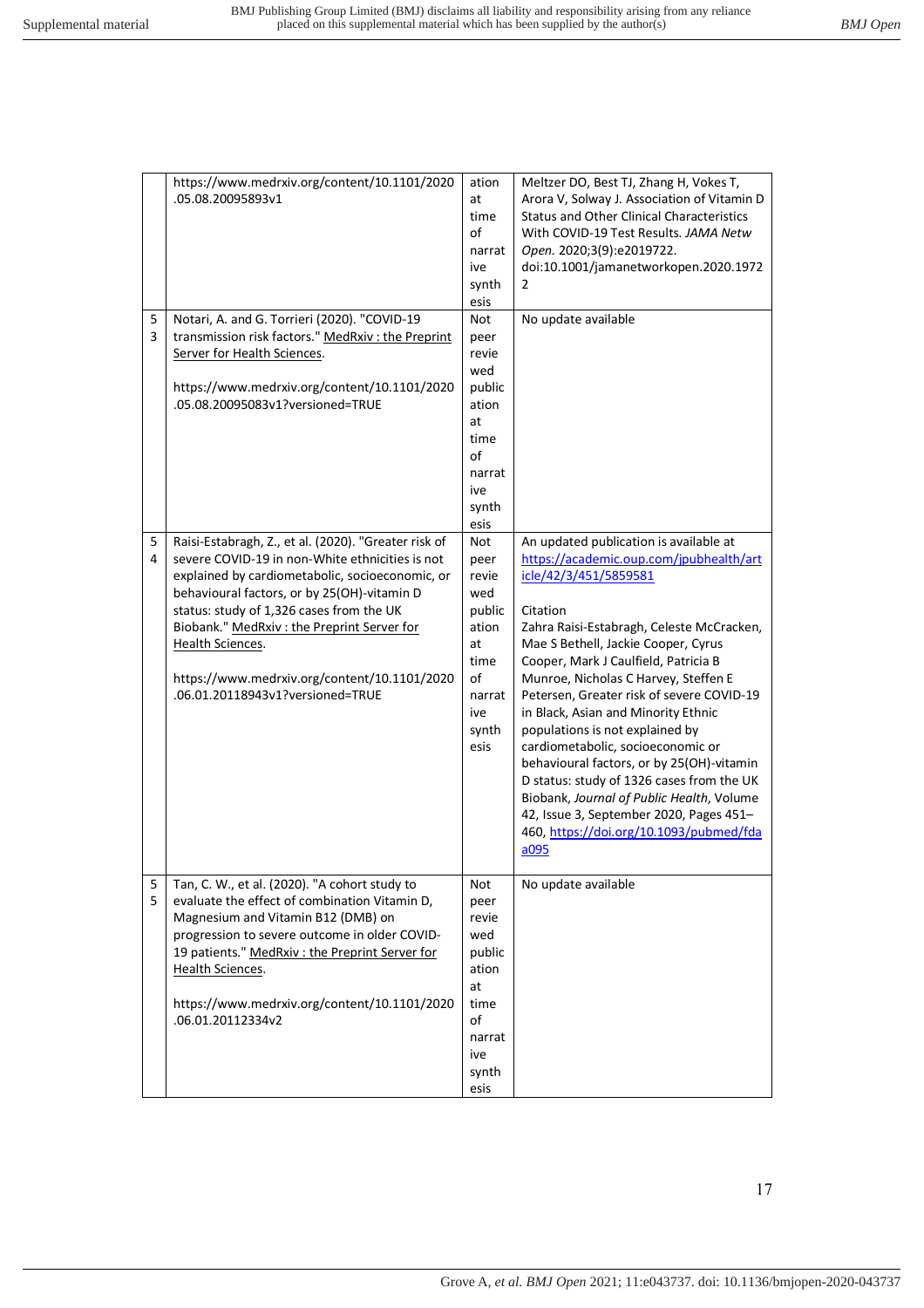|                                         |                                                                                                            |                                                                                                                                                                                                                                                                                                                                                                                                                                                                                  | Study details of the seven articles included at full text, but excluded at time of narrative synthesis                                                                                          |                         |                                                                                                                                                                                                                                                                                                                                                                                                                                                                                                                                                                            |                                                                                                                                                                                                                                                                          |
|-----------------------------------------|------------------------------------------------------------------------------------------------------------|----------------------------------------------------------------------------------------------------------------------------------------------------------------------------------------------------------------------------------------------------------------------------------------------------------------------------------------------------------------------------------------------------------------------------------------------------------------------------------|-------------------------------------------------------------------------------------------------------------------------------------------------------------------------------------------------|-------------------------|----------------------------------------------------------------------------------------------------------------------------------------------------------------------------------------------------------------------------------------------------------------------------------------------------------------------------------------------------------------------------------------------------------------------------------------------------------------------------------------------------------------------------------------------------------------------------|--------------------------------------------------------------------------------------------------------------------------------------------------------------------------------------------------------------------------------------------------------------------------|
| Study                                   | Design/<br>setting                                                                                         | Population                                                                                                                                                                                                                                                                                                                                                                                                                                                                       | <b>Exposure/Intervention</b>                                                                                                                                                                    | <b>Outcomes</b>         | <b>Results</b>                                                                                                                                                                                                                                                                                                                                                                                                                                                                                                                                                             | <b>Limitations</b>                                                                                                                                                                                                                                                       |
| Darling, A.<br>L., et al.<br>$(2020)^1$ | Retrospective<br>cohort study<br><b>UK Biobank</b><br>England<br>cohort only                               | COVID-19 positive cases (n<br>580) Mean age 57.5 (SD 9.7)<br>COVID-19 negative controls (n<br>723) Mean age 57.9 (SD 8.7)                                                                                                                                                                                                                                                                                                                                                        | Serum 25(OH)D status Median<br>(IQR) nmol/L<br>by gender (Male/Female), body<br>mass index (Normal/underweight,<br>overweight, obesity),<br>ethnicity (Asian, Black, Mixed and<br>Other, White) | COVID-19 test<br>result | Serum 25(OH)D status similar in both groups:<br>COVID-19 positive cases (median $IQR$ ) = 43.3<br>$(32.1)$ nmol/L)<br>COVID-19 negative controls (median (IQR) 44.1<br>(31.2) nmol/L) for COVID-19.<br>A logistic regression model suggests that being<br>overweight (OR 1.51 CI 1.13-2.02) or obese (OR<br>1.67 CI 1.24-2.26); living in London (OR 1.45 CI<br>1.05-2.00); being male (OR 1.28 CI 1.01-1.61)<br>and being of Asian, Black or Mixed ethnicity<br>(OR 1.66 CI 1.08-2.54) is associated with a                                                               | <b>UK Biobank</b><br>baseline<br>samples<br>collected in<br>2006-2010.                                                                                                                                                                                                   |
| De Smet,<br>D., et al.<br>$(2020)^2$    | Retrospective<br>observational<br>study<br>Central<br>network<br>hospital,<br>West<br>Flanders,<br>Belgium | 186 SARS-CoV-2 infected<br>patients hospitalised from<br>March 1, 2020 to April 7, 2020<br>(109 males [median age 68<br>years, IQR 53-79] 77 females<br>[median age 71 years, IQR 65-<br>74])<br>25(OH)D in COVID-19 patients<br>was compared a control group<br>of 2717 patients with similar<br>age distribution, sampled from<br>March 1, 2019 to April 30,<br>2019. (999 males [median age<br>69 years, IQR 53-81] and 1718<br>females [median age 68 years,<br>IQR 43-83]). | 25(OH)D levels                                                                                                                                                                                  | SARS-CoV-2<br>infection | higher odds of testing positive for COVID-19<br>COVID-19 patients had a lower median<br>25(OH)D on admission (18.6 ng/mL, IQR 12.6-<br>25.3) than controls (21.5 ng/mL, IQR 13.9-20.8,<br>P=0.0016) and a higher percentage of vitamin<br>D deficiency (defined as 25(OH)D < 20ng/mL):<br>58.6% versus 45.2% (P=0.0005).<br>In male COVID-19 patients, vitamin D<br>deficiency was lower median 25(OH)D (17.6<br>ng/mL, IQR 12.7-24.0 versus 20.3 ng/mL, IQR<br>13.7-28.3, P=0.0234) and a higher deficiency<br>rate (67.0% versus 49.2%, P=0.0006) than male<br>controls. | The prevalence<br>and age/sex/<br>seasonal-<br>distribution of<br>vitamin D status<br>was derived<br>from the general<br>population<br>sampled from<br>16274<br>consecutive,<br>unselected and<br>unique patients<br>from January<br>1, 2019 to<br>December 31,<br>2019. |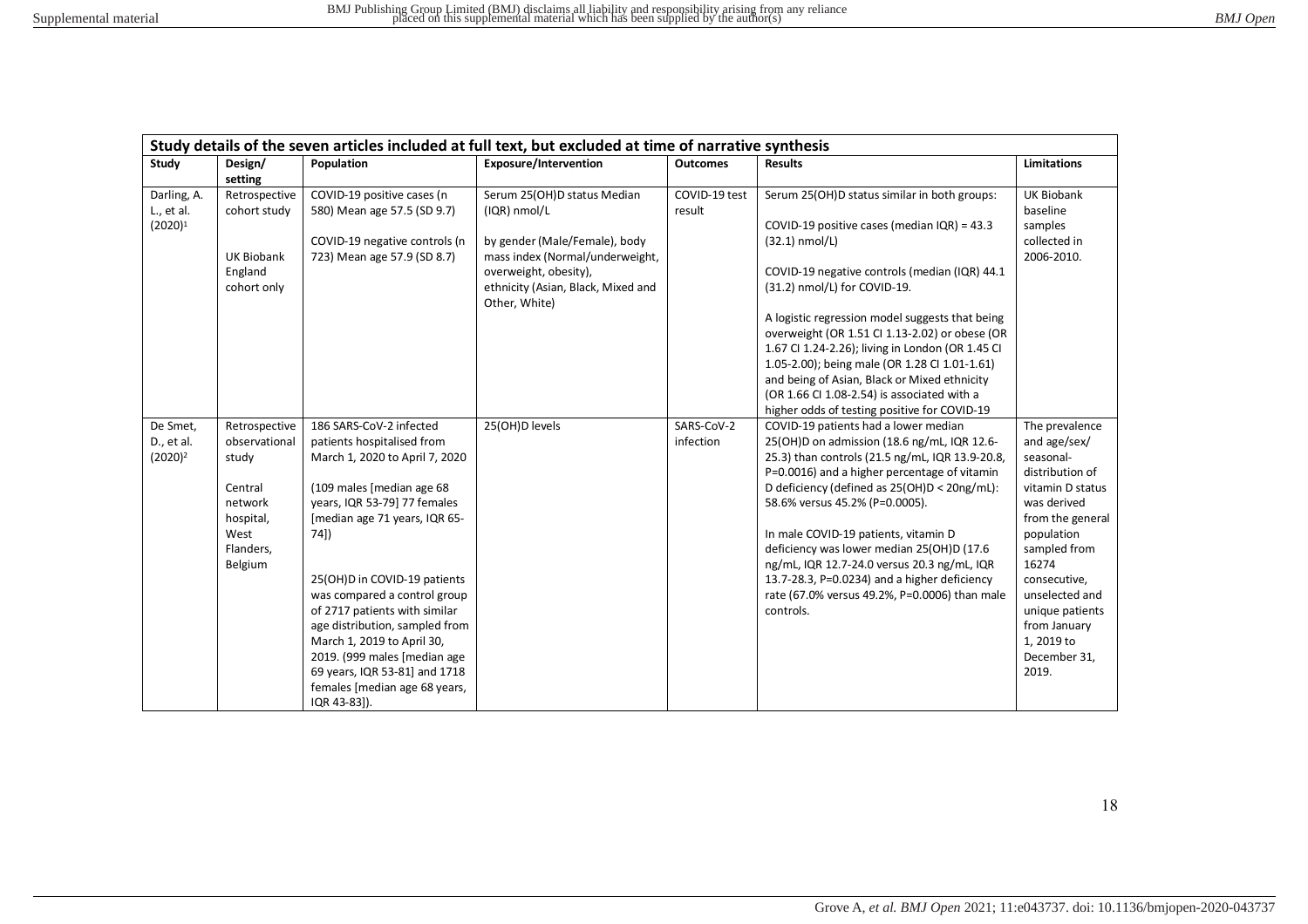| Lau, F. H.,<br>et al.<br>$(2020)^3$     | Retrospective<br>observational<br>study<br>A single,<br>tertiary care<br>academic<br>(university)<br>medical | COVID-19 ICU patients (n 13)<br>Mean age 61.5 (SD 15.7)<br>COVID-19 floor patients (n 7)<br>Mean age 72.0 (SD 14.8)<br>Medical records of COVID-19<br>patients between March 27,<br>2020 and April 21, 2020                                                                                                       | VDI: defined as serum 25(OH) D <<br>$30$ ng/mL)<br>Serum 25(OH) D status Mean (SD)<br>ng/mL<br>by gender (Male/Female), body<br>mass index (Normal, obesity),<br>race (African American), age                                                                                                                                                                                                                                                                                                                                                                                        | COVID-19<br>metrics                 | Overall, few significant differences were<br>identified between ICU and floor patients:<br>Lactate dehydrogenase was significantly higher<br>among ICU patients (441.8 vs. 223.0, P=0.001).<br>Also, body mass index was significantly higher<br>among ICU patients (35.2 vs. 24.5, P=0.02).<br>Among ICU subjects, 11 (84.6%) had VDI, vs. 4<br>(57.1%) of floor subjects. 100% of ICU patients                                                                                                                                                                                                                                                                                                                                                                       | Statistical<br>analysis was<br>limited by the<br>small number of<br>subjects.                                                                                                                                                                                                                                                              |
|-----------------------------------------|--------------------------------------------------------------------------------------------------------------|-------------------------------------------------------------------------------------------------------------------------------------------------------------------------------------------------------------------------------------------------------------------------------------------------------------------|--------------------------------------------------------------------------------------------------------------------------------------------------------------------------------------------------------------------------------------------------------------------------------------------------------------------------------------------------------------------------------------------------------------------------------------------------------------------------------------------------------------------------------------------------------------------------------------|-------------------------------------|------------------------------------------------------------------------------------------------------------------------------------------------------------------------------------------------------------------------------------------------------------------------------------------------------------------------------------------------------------------------------------------------------------------------------------------------------------------------------------------------------------------------------------------------------------------------------------------------------------------------------------------------------------------------------------------------------------------------------------------------------------------------|--------------------------------------------------------------------------------------------------------------------------------------------------------------------------------------------------------------------------------------------------------------------------------------------------------------------------------------------|
|                                         | centre,<br>Louisiana,<br>New Orleans,<br><b>USA</b>                                                          | Vitamin D insufficiency (VDI)<br>and COVID-19 metrics in ICU<br>vs. floor patients                                                                                                                                                                                                                                | (elderly>65 years), hypertension                                                                                                                                                                                                                                                                                                                                                                                                                                                                                                                                                     |                                     | less than 75 years old had VDI (n=11). Among<br>these, 64.6% (n=7) had critically low 25(OH) D<br>$\left($ <20 ng/mL) and 3 had <10 ng/mL.<br>VDI is highly prevalent in dark-skinned people<br>(82.1% of African Americans vs. 41.6% overall).<br>Male/Female ratio was 1.24 and 1.44 for<br>COVID-19 and VDI respectively.                                                                                                                                                                                                                                                                                                                                                                                                                                           |                                                                                                                                                                                                                                                                                                                                            |
| Meltzer, D.<br>O., et al.<br>$(2020)^4$ | Retrospective<br>cohort study<br>University of<br>Chicago<br>Medicine,<br><b>USA</b>                         | 4,314 patients tested for<br>COVID-19 from 3/3/2020 to<br>4/10/2020. Among these, 499<br>had a vitamin D level in the<br>year before testing.<br>COVID-19 positive cases with<br>vitamin D deficient (n 178)<br>Mean age 45.6<br>COVID-19 positive cases with<br>not vitamin D deficient (n 321)<br>Mean age 50.7 | Vitamin D deficiency: defined by<br>the most recent 25(OH) D<br><20ng/ml or 1,25-<br>dihydroxycholecalciferol<br><18pg/ml within 1 year before<br>COVID-19 testing. Treatment:<br>defined by the most recent<br>vitamin D type and dose, and<br>treatment changes between the<br>time of the most recent vitamin D<br>level and time of COVID-19<br>testing<br>Vitamin D deficiency and<br>treatment changes were<br>combined to categorize vitamin D<br>status at the time of COVID-19<br>testing as:<br>1) Likely deficient (last-level-<br>deficient/treatment-not-<br>increased) | Testing<br>positive for<br>COVID-19 | In multivariable analysis, testing positive for<br>COVID-19 was associated with increasing age<br>(RR (age<50)=1.05, P<0.021; RR (age≥50)=1.02,<br>P<0.064)), non-white race (RR=2.54, P<0.01)<br>and being likely vitamin D deficient<br>(deficient/treatment-not-increased: RR=1.77,<br>P<0.02) as compared to likely vitamin D<br>sufficient (not-deficient/treatment-not-<br>decreased), with predicted COVID-19 rates in<br>the vitamin D deficient group of 21.6% (95%CI<br>[14.0%-29.2%]) vs 12.2% (95%CI [8.9%-15.4%])<br>in the vitamin D sufficient group.<br>Vitamin D deficiency declined with increasing<br>vitamin D dose (especially of vitamin D3).<br>Vitamin D dose was not significantly associated<br>with testing positive for COVID-19 (P=0.18). | The associations<br>observed might<br>not reflect<br>causal effects of<br>vitamin D<br>deficiency on<br>COVID-19. This<br>is because<br>vitamin D<br>deficiency can<br>reflect a range<br>of chronic<br>health<br>conditions or<br>behavioural<br>factors which<br>plausibly<br>decrease the<br>likelihood of<br>treatment of<br>vitamin D |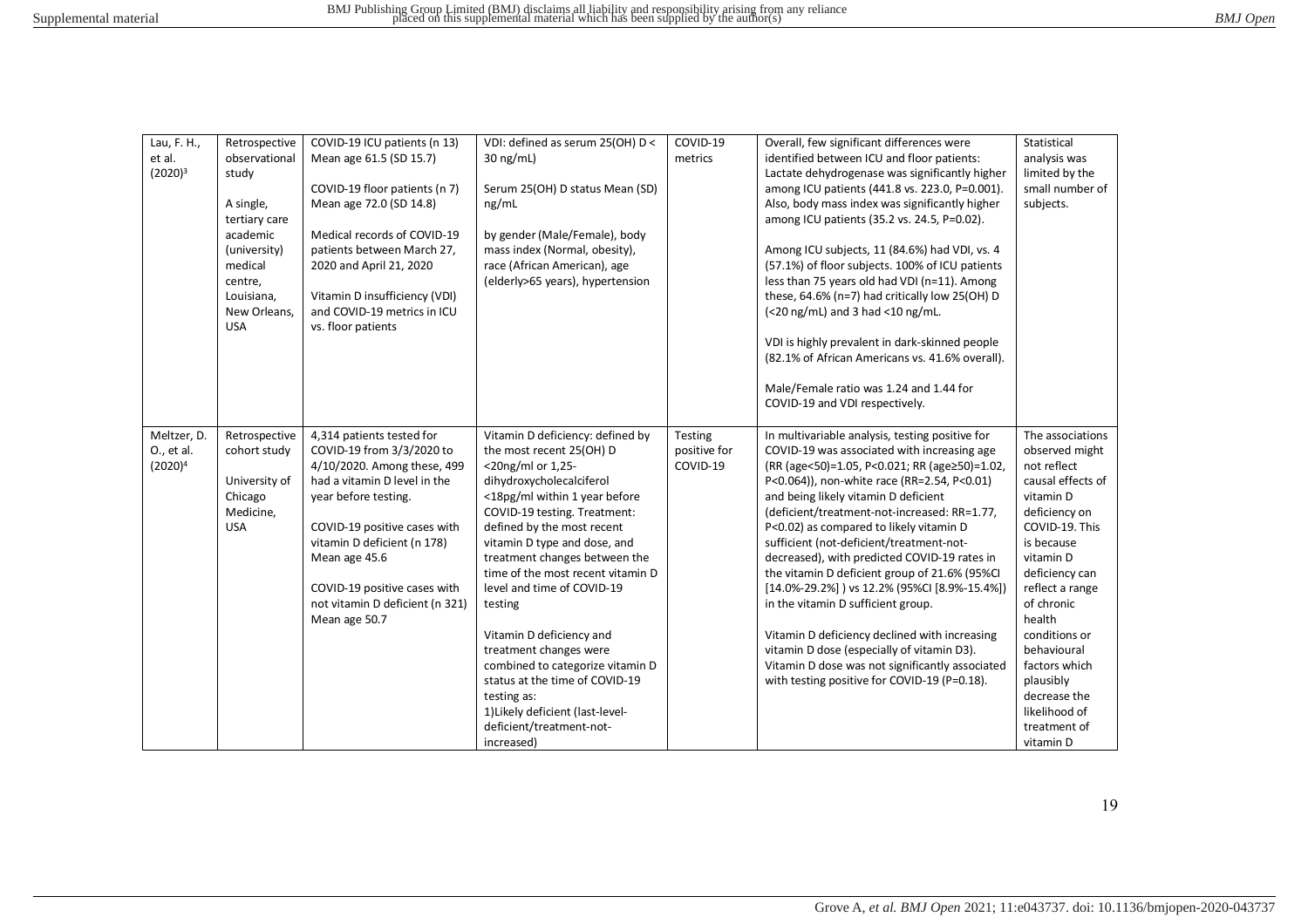|            |               |                                | 2) Likely sufficient (last-level-not- |             |                                                                | deficiency and     |
|------------|---------------|--------------------------------|---------------------------------------|-------------|----------------------------------------------------------------|--------------------|
|            |               |                                | deficient/treatment-not-              |             |                                                                | increase COVID-    |
|            |               |                                | decreased)                            |             |                                                                | 19 risk.           |
|            |               |                                | 3) Uncertain deficiency (last-level-  |             |                                                                |                    |
|            |               |                                | deficient/treatment-increased or      |             |                                                                |                    |
|            |               |                                | last-level-not-                       |             |                                                                |                    |
|            |               |                                | deficient/treatment-decreased)        |             |                                                                |                    |
|            |               |                                |                                       |             |                                                                |                    |
|            |               |                                | by age (<50, $\geq$ 50), gender       |             |                                                                |                    |
|            |               |                                | (Male/Female), race (White,           |             |                                                                |                    |
|            |               |                                | other than White), ethnicity          |             |                                                                |                    |
|            |               |                                | (Hispanic, not Hispanic), body        |             |                                                                |                    |
|            |               |                                | mass index, employee status,          |             |                                                                |                    |
|            |               |                                | comorbidity indicators (e.g.          |             |                                                                |                    |
|            |               |                                | hypertension)                         |             |                                                                |                    |
| Notari, A. | Correlational | The number of cases follows in | They analysed risk factors            | Growth rate | They looked for linear correlations of the                     | The dataset for    |
| and G.     | study         | its early stages an almost     | correlated with the initial           | of COVID-19 | exponents with other variables, for a sample of                | the annual         |
| Torrieri   |               | exponential                    | transmission growth rate of           |             | 126 countries.                                                 | vitamin D was      |
| $(2020)^5$ | 126           | expansion. A starting point in | COVID-19                              |             |                                                                | built with the     |
|            | countries,    | each country was chosen: the   |                                       |             | They found a positive correlation, i.e. faster                 | available          |
|            | Only 50       | first day di with 30 cases and | Average annual level of serum         |             | spread of COVID-19, with high confidence level                 | literature, which  |
|            | countries for | fitted for                     | Vitamin D and the seasonal level      |             | with the following variables, with respective p-               | is quite           |
|            | vitamin D     | 12 days. Thus, capturing the   |                                       |             | value: low Temperature (4.10 <sup>-7</sup> ), high ratio of    | inhomogeneous.     |
|            |               | early exponential growth.      | The seasonal level is defined as:     |             | old vs. working-age people (3.10 <sup>-6</sup> ), life         |                    |
|            |               |                                | the amount during March or            |             | expectancy (8.10-6), number of international                   | The dataset for    |
|            |               | Countries with too small total | during winter for northern            |             | tourists (1.10 <sup>-5</sup> ), earlier epidemic starting date | the seasonal       |
|            |               | population (less than 300      | hemisphere, or during summer          |             | di (2.10 <sup>-5</sup> ), high level of physical contact in    | levels is more     |
|            |               | thousands inhabitants) were    | for southern hemisphere or the        |             | greeting habits (6.10 <sup>-5</sup> ), lung cancer prevalence  | restricted. This   |
|            |               | excluded.                      | annual level for countries with       |             | $(6.10^{-5})$ , obesity in males $(1.10^{-4})$ , share of      | is because the     |
|            |               |                                | little seasonal variation.            |             | population in urban areas (2.10 <sup>-4</sup> ), cancer        | relative           |
|            |               |                                |                                       |             | prevalence (3.10-4), alcohol consumption                       | literature is less |
|            |               |                                |                                       |             | (0.0019), daily smoking prevalence (0.0036),                   | complete. So,      |
|            |               |                                |                                       |             | UV index (0.004, smaller sample, 73 countries),                | for this the       |
|            |               |                                |                                       |             | low Vitamin D serum levels (0.002-0.006,                       | authors have       |
|            |               |                                |                                       |             | smaller sample, 50 countries). There is highly                 | included only 42   |
|            |               |                                |                                       |             | significant correlation also with blood type.                  | countries.         |
|            |               |                                |                                       |             | Also, positive correlation with moderate CI (p-                |                    |
|            |               |                                |                                       |             | value of 0.02-0.03) with: CO2/SO emissions,                    |                    |
|            |               |                                |                                       |             | type-1 diabetes in children, and low                           |                    |
|            |               |                                |                                       |             | vaccination coverage for Tuberculosis (BCG).                   |                    |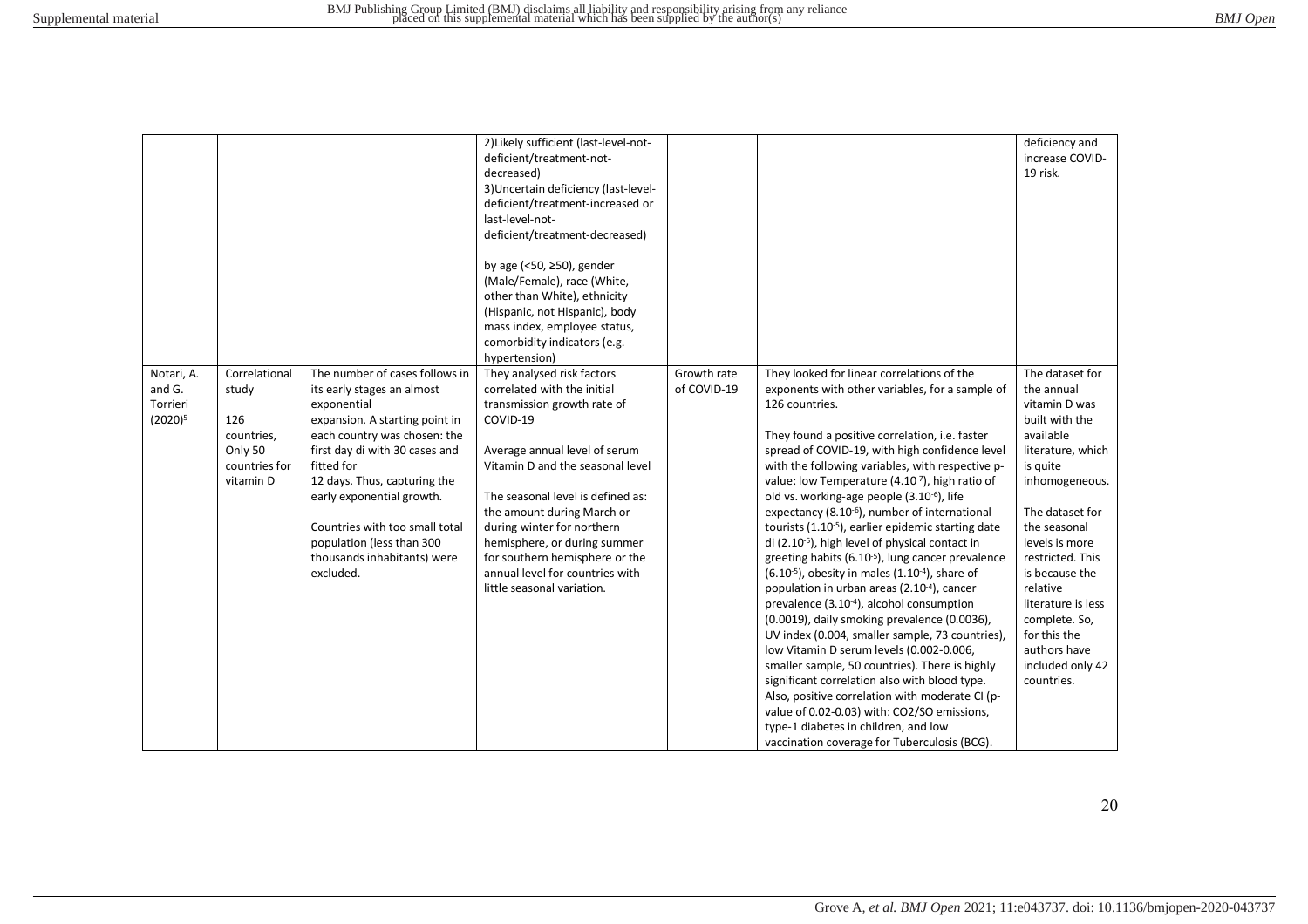|  | <b>BMJ</b> Open |
|--|-----------------|
|--|-----------------|

|                                                  |                                                    |                                                                                                                                                                                                                                                                                           |                                                                                                                                                                                                                                                                                                                                                                                                                                                                                                      |                                                                   | Vitamin D is not highly correlated with UV<br>index due to different food consumption in<br>different countries.                                                                                                                                                                                                                                                                                                                                                                                                                                                                                                                                                               |                                                                                                                                                                                                                                                                                                                                                                                   |
|--------------------------------------------------|----------------------------------------------------|-------------------------------------------------------------------------------------------------------------------------------------------------------------------------------------------------------------------------------------------------------------------------------------------|------------------------------------------------------------------------------------------------------------------------------------------------------------------------------------------------------------------------------------------------------------------------------------------------------------------------------------------------------------------------------------------------------------------------------------------------------------------------------------------------------|-------------------------------------------------------------------|--------------------------------------------------------------------------------------------------------------------------------------------------------------------------------------------------------------------------------------------------------------------------------------------------------------------------------------------------------------------------------------------------------------------------------------------------------------------------------------------------------------------------------------------------------------------------------------------------------------------------------------------------------------------------------|-----------------------------------------------------------------------------------------------------------------------------------------------------------------------------------------------------------------------------------------------------------------------------------------------------------------------------------------------------------------------------------|
| Raisi-<br>Estabragh,<br>Z., et al.<br>$(2020)^6$ | Retrospective<br>cohort study<br><b>UK Biobank</b> | 4,510 UK participants tested<br>for COVID-19.<br>Latest data release<br>(29/05/2020) includes test<br>results from 16/03/2020 to<br>18/05/2020.<br>COVID-19 positive cases (n<br>1,326) Mean age 68.11 (SD<br>9.23)<br>COVID-19 negative controls (n<br>3,184) Mean age 68.91 (SD<br>8.72 | Serum 25(OH) D levels nmol/L<br>Multivariate logistic regression<br>models by age, gender<br>(Male/Female), ethnicity<br>(Caucasian (any White<br>background) and non-Caucasian:<br>Black, Asian, Chinese) to test<br>whether addition of: 1) cardio<br>metabolic factors (e.g.<br>hypertension, body mass index);<br>2) 25(OH)-vitamin D; 3) poor diet;<br>4) Townsend deprivation score; 5)<br>housing; or 6) behavioural factors<br>attenuated sex/ethnicity<br>associations with COVID-19 status | COVID-19 test<br>result<br>Greater risk of<br>severe COVID-<br>19 | Over-representation of men and non-White<br>ethnicities in the COVID-19 positive group.<br>Non-Whites had, on average, poorer cardio<br>metabolic profile, lower 25(OH)-vitamin D,<br>greater material deprivation, and were more<br>likely to live in larger households and flats.<br>Male sex, non-White ethnicity, higher body<br>mass index, Townsend deprivation score, and<br>household overcrowding were independently<br>associated with significantly greater odds of<br>COVID-19. The pattern of association was<br>consistent for men and women; cardio<br>metabolic, socio-demographic and behavioural<br>factors did not attenuate sex/ethnicity<br>associations. | <b>UK Biobank</b><br>baseline<br>samples<br>collected in<br>2006-2010.<br>Aggregating all<br><b>Black and</b><br>Minority Ethnic<br>(BAME)<br>populations into<br>one cohort<br>might overlook<br>important<br>differences<br>between non-<br>Caucasian<br>ethnicities.<br>The current<br>dataset does not<br>allow<br>assessment of<br>specific COVID-<br>19 health<br>outcomes. |
| Tan, C. W.,                                      | Cohort                                             | All 43 consecutive hospitalized                                                                                                                                                                                                                                                           | $DMB = a$ single daily oral dose of                                                                                                                                                                                                                                                                                                                                                                                                                                                                  | Deterioration                                                     | Duration of therapy: days, Median 5 (IQR 4-7)                                                                                                                                                                                                                                                                                                                                                                                                                                                                                                                                                                                                                                  | Small sample                                                                                                                                                                                                                                                                                                                                                                      |
| et al.<br>(2020) <sup>7</sup>                    | observational<br>study                             | COVID-19 patients aged 50<br>and above.                                                                                                                                                                                                                                                   | vitamin D3 1000 IU, magnesium<br>150mg and vitamin B12 500mcg                                                                                                                                                                                                                                                                                                                                                                                                                                        | post-DMB<br>administration                                        | Significantly fewer DMB patients than controls                                                                                                                                                                                                                                                                                                                                                                                                                                                                                                                                                                                                                                 | size, and the<br>lack of                                                                                                                                                                                                                                                                                                                                                          |
|                                                  |                                                    |                                                                                                                                                                                                                                                                                           | for up to 14 days                                                                                                                                                                                                                                                                                                                                                                                                                                                                                    | leading to any                                                    | required initiation of oxygen therapy                                                                                                                                                                                                                                                                                                                                                                                                                                                                                                                                                                                                                                          | systematic                                                                                                                                                                                                                                                                                                                                                                        |
|                                                  | A tertiary                                         | Between 15 January and 15                                                                                                                                                                                                                                                                 |                                                                                                                                                                                                                                                                                                                                                                                                                                                                                                      | form of                                                           | subsequently throughout their hospitalization                                                                                                                                                                                                                                                                                                                                                                                                                                                                                                                                                                                                                                  | biologic                                                                                                                                                                                                                                                                                                                                                                          |
|                                                  | academic                                           | April 2020.                                                                                                                                                                                                                                                                               | Adjusted for age, gender and                                                                                                                                                                                                                                                                                                                                                                                                                                                                         | oxygen                                                            | (17.6% vs 61.5%, P=0.006).                                                                                                                                                                                                                                                                                                                                                                                                                                                                                                                                                                                                                                                     | measures to                                                                                                                                                                                                                                                                                                                                                                       |
|                                                  | hospital,                                          |                                                                                                                                                                                                                                                                                           | comorbidities                                                                                                                                                                                                                                                                                                                                                                                                                                                                                        | therapy                                                           |                                                                                                                                                                                                                                                                                                                                                                                                                                                                                                                                                                                                                                                                                | support their                                                                                                                                                                                                                                                                                                                                                                     |
|                                                  | Singapore                                          |                                                                                                                                                                                                                                                                                           |                                                                                                                                                                                                                                                                                                                                                                                                                                                                                                      | and/or                                                            | On univariate analysis, increasing age and                                                                                                                                                                                                                                                                                                                                                                                                                                                                                                                                                                                                                                     | findings.                                                                                                                                                                                                                                                                                                                                                                         |
|                                                  |                                                    |                                                                                                                                                                                                                                                                                           |                                                                                                                                                                                                                                                                                                                                                                                                                                                                                                      | intensive care                                                    | presence of comorbidities were associated                                                                                                                                                                                                                                                                                                                                                                                                                                                                                                                                                                                                                                      |                                                                                                                                                                                                                                                                                                                                                                                   |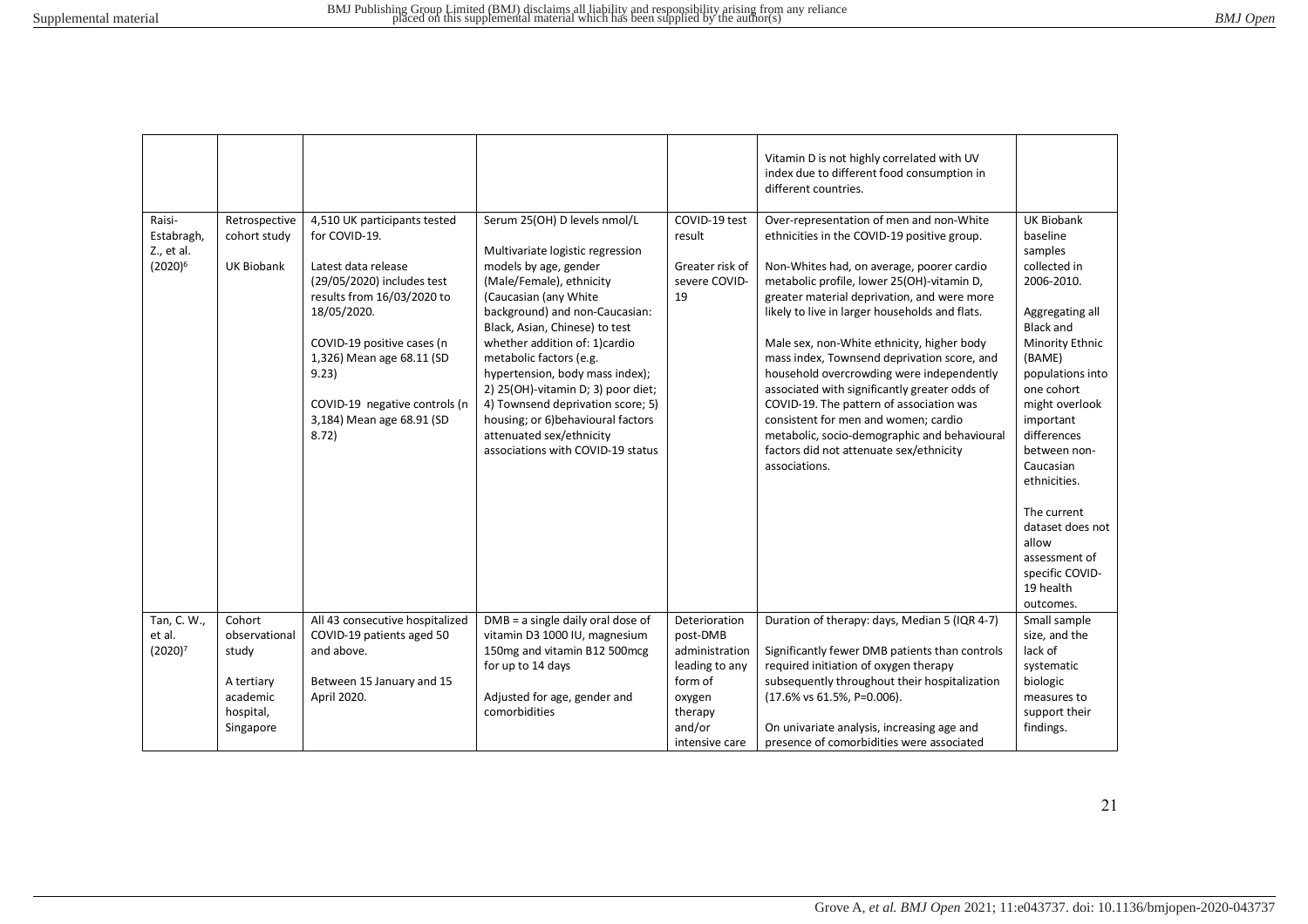| 17 patients received Vitamin  | support for | with significantly higher OR for oxygen therapy, |  |
|-------------------------------|-------------|--------------------------------------------------|--|
| D, Magnesium, Vitamin B12     | COVID-19    | while exposure to DMB therapy was associated     |  |
| (DMB): Mean age 58.4 (SD 7.0) | patients    | with a significantly improved OR 0.13 (95% CI:   |  |
|                               |             | $0.03 - 0.59$ , P=0.008).                        |  |
| 26 patients did not: Mean age |             |                                                  |  |
| 64.1 (SD 7.9)                 |             | On multivariate analysis, increasing age was     |  |
|                               |             | associated with significantly higher OR for      |  |
|                               |             | oxygen therapy, while exposure to DMB            |  |
|                               |             | therapy was associated with a significantly      |  |
|                               |             | improved OR 0.15 (95% CI: 0.025 - 0.93,          |  |
|                               |             | $P=0.041$ ).                                     |  |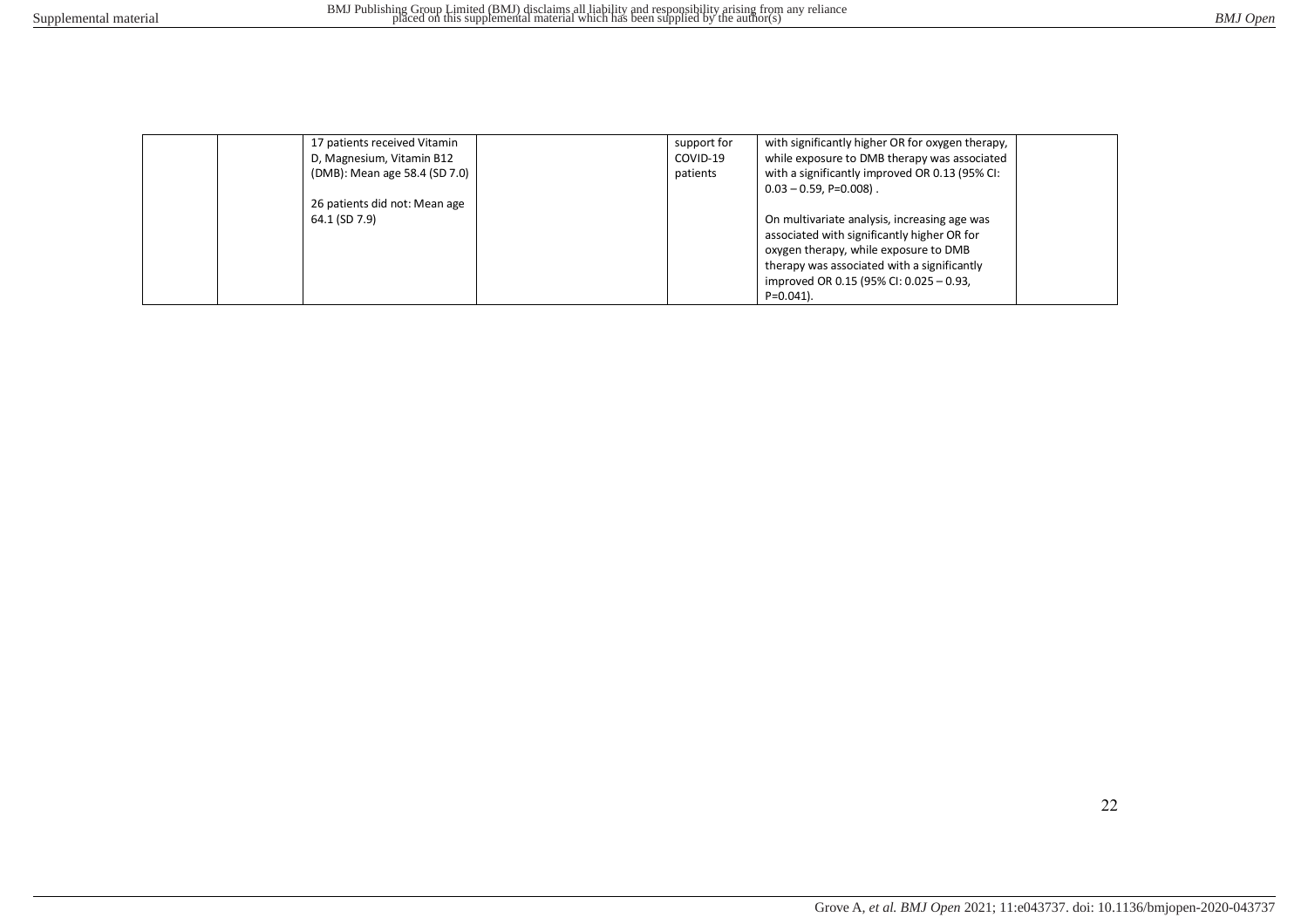# **5. Risk of bias of included studies**

## Risk of bias assessment using the Downs and Black Checklist<sup>8</sup>

| <b>Study</b>      | <b>Quality score</b>     | <b>Reviewer notes</b>                                                                                                 |
|-------------------|--------------------------|-----------------------------------------------------------------------------------------------------------------------|
| Hastie            | 14/20                    | The study could not be scored for 3 questions as we were                                                              |
| et al.,           |                          | unable to determine; 1) the representativeness of the                                                                 |
| 2020 <sup>9</sup> | Seven domains were       | subjects who were prepared to participate from entire                                                                 |
|                   | not applicable and       | population from which they were recruited, 2) whether losses                                                          |
|                   | therefore not            | to follow-up were taken into account as patients lost to                                                              |
|                   | assessed, 2 reporting,   | follow-up were not reported and 3) whether the study had<br>sufficient power to detect a clinically important effect. |
|                   | 1 external validity 3    |                                                                                                                       |
|                   | internal validity (bias) | The study did not score a point for 3 questions; 1) providing                                                         |
|                   | and 1 internal validity  | the number and a description of the characteristics of patients                                                       |
|                   | (confounding).           | lost to follow-up, 2) stating whether study subjects in                                                               |
|                   |                          | different intervention groups we recruited over the same                                                              |
|                   |                          | period of time and 3) for assignment concealment as it was a                                                          |
|                   |                          | non-randomised study. The study scored partially (only 1                                                              |
|                   |                          | point not two) for clearly described distributions of principal                                                       |
| D'Avolio          | 13/15                    | confounders in each group of subjects to be compared.<br>The study could not be scored for the 'power' domain as we   |
| et al,            |                          | were unable to determine from the article whether the study                                                           |
| 202010            | Twelve domains were      | had sufficient power to detect a clinically important effect                                                          |
|                   | not applicable           | where the probability value for a difference being due to                                                             |
|                   | therefore not            | chance is less than 5%.                                                                                               |
|                   | assessed, 3 reporting,   |                                                                                                                       |
|                   | 1 external validity, 4   | The study did not score 1 point in the 'external validity'                                                            |
|                   | internal validity (bias) | domain as those subjects who were prepared to participate                                                             |
|                   | and 4 internal validity  | were not representative of the entire population from which                                                           |
|                   | (confounding).           | they were recruited.                                                                                                  |
| Fasano            | 12/17                    | The study could not be scored for 4 items, the 'power' domain                                                         |
| et al.,           | Ten domains were         | and one question in the 'Internal validity - confounding                                                              |
| 202011            | not applicable           | (selection bias)' as the study did not specify the time period                                                        |
|                   | therefore not            | over which patients were recruited. It could also not be                                                              |
|                   | assessed, 3 reporting,   | scored for 2 questions in the 'External validity domain', 1) the                                                      |
|                   | 1 external validity, 4   | representativeness of the subjects asked to participate in the                                                        |
|                   | internal validity (bias) | study compared to the entire population from which they                                                               |
|                   | and 2 internal validity  | were recruited and 2) the representativeness of those                                                                 |
|                   | (confounding).           | subjects who were prepared to participate compared to the                                                             |
|                   |                          | entire population from which they were recruited.                                                                     |
|                   |                          |                                                                                                                       |
|                   |                          | The study did not score 1 point as the effect of the main                                                             |
|                   |                          | confounders was not investigated or confounding was                                                                   |
|                   |                          | demonstrated but no adjustment was made in the final                                                                  |
|                   |                          | analyses. The study scored two points for presentation of                                                             |
|                   |                          | potential confounders.                                                                                                |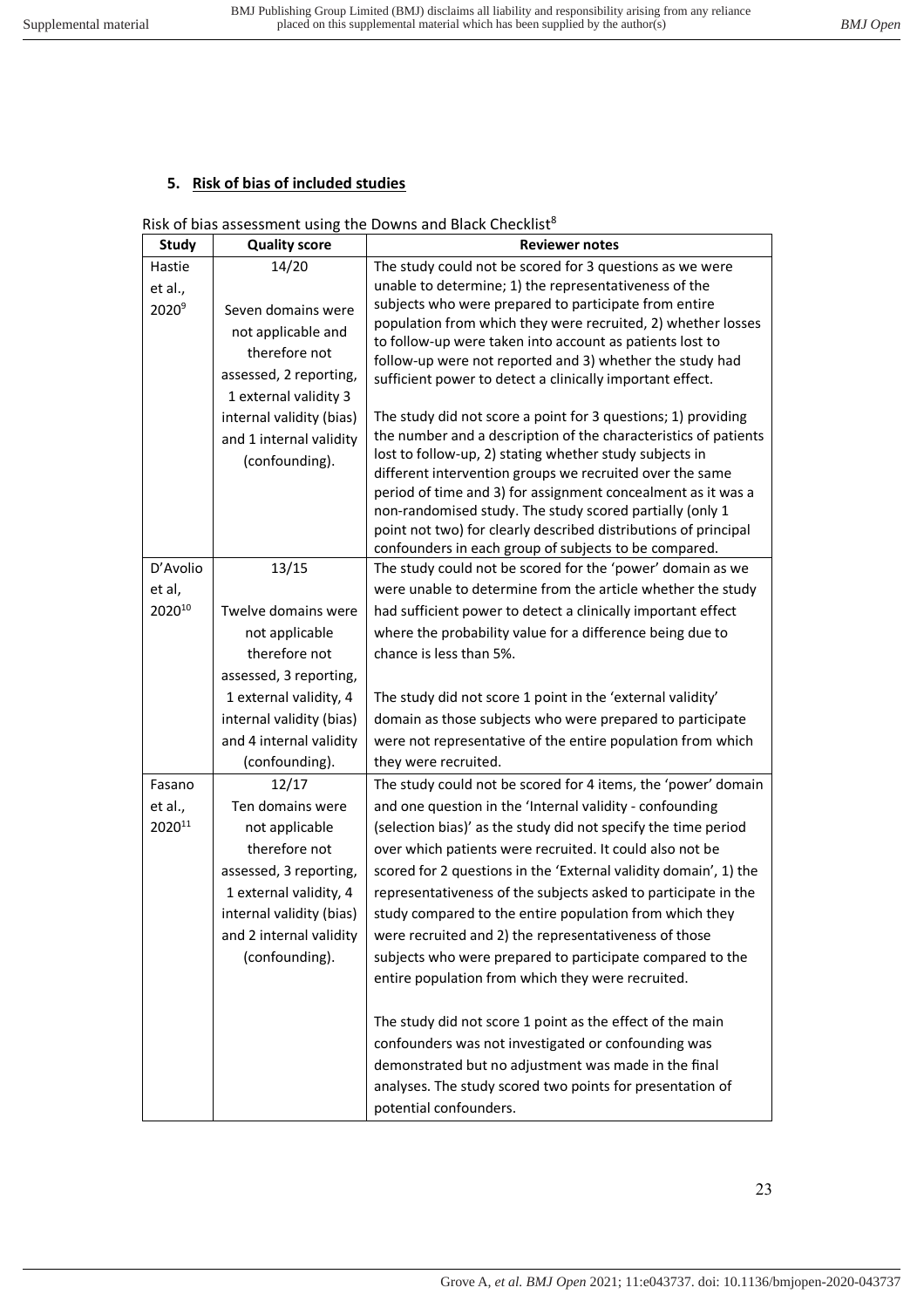| Ilie et | 4/20                                                                                                         | The study could not be scored for 9 questions. Two in the        |  |  |  |
|---------|--------------------------------------------------------------------------------------------------------------|------------------------------------------------------------------|--|--|--|
| al.,    | Seven domains were                                                                                           | 'reporting' domain, 1) interventions of interest not clearly     |  |  |  |
| 202012  | not applicable and                                                                                           | described, 2) the main findings of the study are not clearly     |  |  |  |
|         | therefore not                                                                                                | described. Two 'External validity' questions 1) the              |  |  |  |
|         | assessed, 1 reporting,                                                                                       | representativeness of the subjects asked to participate in the   |  |  |  |
|         | 1 external validity, 3                                                                                       | study compared to the entire population from which they          |  |  |  |
|         | internal validity                                                                                            | were recruited and 2) the representativeness of those            |  |  |  |
|         | (bias), 1 internal                                                                                           | subjects who were prepared to participate compared to the        |  |  |  |
|         | validity (confounding)                                                                                       | entire population from which they were recruited. Two            |  |  |  |
|         | and 1 for power.                                                                                             | 'Internal validity - bias' domain questions 1) all analyses that |  |  |  |
|         |                                                                                                              | had not been planned at the outset of the study were not         |  |  |  |
|         |                                                                                                              | clearly indicated (results of the study based on "data           |  |  |  |
|         |                                                                                                              | dredging", were not made clear), and 2) it was not clear is the  |  |  |  |
|         |                                                                                                              | statistical techniques used were appropriate to the data.        |  |  |  |
|         |                                                                                                              | Three 'Internal validity - confounding (selection bias)' domain  |  |  |  |
|         |                                                                                                              | questions, 1) no information provided concerning the source      |  |  |  |
|         |                                                                                                              | of patients included in the study 2) does not specify the time   |  |  |  |
|         |                                                                                                              | period over which patients were recruited, and 3) the            |  |  |  |
|         |                                                                                                              | numbers of patients lost to follow-up are not reported.          |  |  |  |
|         |                                                                                                              | The study did not score 7 points for the following; 3 reporting  |  |  |  |
|         |                                                                                                              | issues 1) no description of the characteristics of participants  |  |  |  |
|         |                                                                                                              | included in the study 2) no description of the distributions of  |  |  |  |
|         |                                                                                                              | principal confounders in each group of subjects to be            |  |  |  |
|         |                                                                                                              | compared, and 3) no description of the characteristics of        |  |  |  |
|         |                                                                                                              | patients lost to follow-up. Two internal validity bias issues 1) |  |  |  |
|         |                                                                                                              | differences in follow-up were ignored and 2) no evidence that    |  |  |  |
|         |                                                                                                              | the main measure used were accurate (valid and reliable).        |  |  |  |
|         | Note: For each included study, the maximum possible quality score was dependent on which domains could       |                                                                  |  |  |  |
|         | be assessed based on the study design. The higher the score assigned to a study, the lower the risk of bias. |                                                                  |  |  |  |

**References**

1. Darling AL, Ahmadi KR, Ward KA, et al. Vitamin D status, body mass index, ethnicity and COVID-19: initial analysis of the first-reported UK Biobank COVID-19 positive cases (n 580) compared with negative controls (n 723). *medRxiv* 2020. doi: 10.1101/2020.04.29.20084277

For example, Hastie et al. 2020<sup>9</sup> was assigned a score of 14 out of a maximum possible score of 20,

suggesting good quality and therefore low risk of bias compared to the other studies.

- 2. De Smet D, De Smet K, Herroelen P, Gryspeerdt S, Martens GA. Vitamin D deficiency as risk factor for severe COVID-19: a convergence of two pandemics. *medRxiv* 2020. doi: 10.1101/2020.05.01.20079376
- 3. Lau FH, Majumder R, Torabi R, et al. Vitamin D insufficiency is prevalent in severe COVID-19. *medRxiv* 2020. doi: 10.1101/2020.04.24.20075838